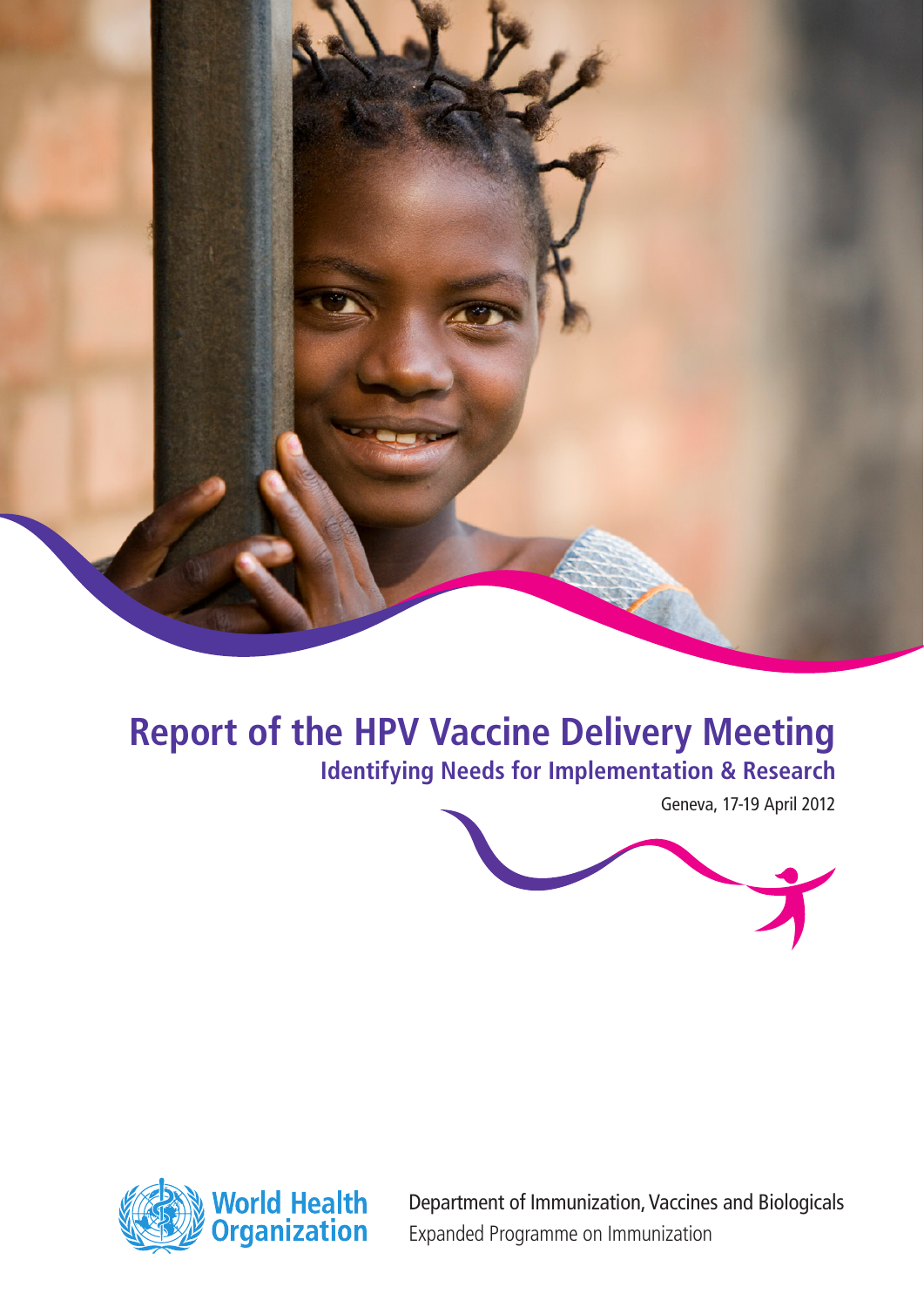**The Department of Immunization, Vaccines and Biologicals thanks the donors whose unspecified financial support has made the production of this document possible.**

This document was published by the Expanded Programme on Immunization (EPI) of the Department of Immunization, Vaccines and Biologicals

Ordering code: WHO/IVB/12.09 Printed: October 2012

This publication is available on the Internet at: www.who.int/vaccines-documents/

Copies of this document as well as additional materials on immunization, vaccines and biologicals may be requested from: World Health Organization • Department of Immunization, Vaccines and Biologicals • CH-1211 Geneva 27 • Switzerland Fax: + 41 22 791 4227 • Email: vaccines@who.int

© World Health Organization 2012

All rights reserved. Publications of the World Health Organization can be obtained from WHO Press, World Health Organization, 20 Avenue Appia, 1211 Geneva 27, Switzerland (tel: +41 22 791 3264; fax : +41 22 791 4857; email: bookorders@who.int). Requests for permission to reproduce or translate WHO publications – whether for sale or for noncommercial distribution – should be addressed to WHO Press, at the above address (fax: +41 22 791 4806; email: permissions@who.int).

The designations employed and the presentation of the material in this publication do not imply the expression of any opinion whatsoever on the part of the World Health Organization concerning the legal status of any country, territory, city or area or of its authorities, or concerning the delimitation of its frontiers or boundaries. Dotted lines on maps represent approximate border lines for which there may not yet be full agreement.

The mention of specific companies or of certain manufacturers' products does not imply that they are endorsed or recommended by the World Health Organization in preference to others of a similar nature that are not mentioned. Errors and omissions excepted, the names of proprietary products are distinguished by initial capital letters.

All reasonable precautions have been taken by the World Health Organization to verify the information contained in this publication. However, the published material is being distributed without warranty of any kind, either expressed or implied. The responsibility for the interpretation and use of the material lies with the reader. In no event shall the World Health Organization be liable for damages arising from its use.

The named authors alone are responsible for the views expressed in this publication.

Printed by PCL Presses Centrales SA, Renens, Switzerland Photo: WHO/Christopher Black Design & Layout: philippecasse.ch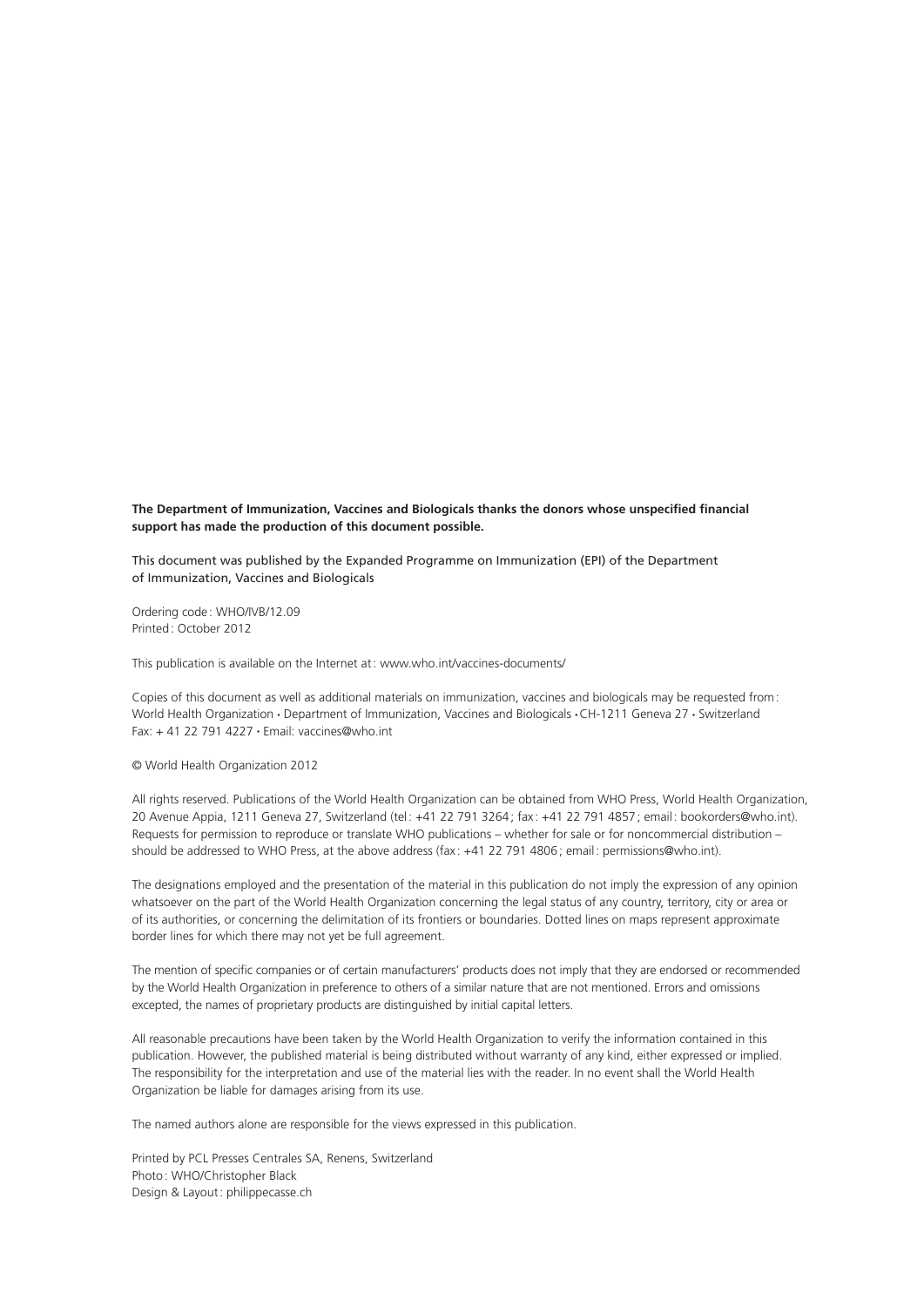## **Table of Contents**

| 6   Conclusions from Working Group #1: Social mobilization & communication 10                |  |
|----------------------------------------------------------------------------------------------|--|
| 7   Conclusions from Working Group #2: Delivery of HPV vaccine primarily through schools  11 |  |
| 8   Conclusions from Working Group #3: Delivery of HPV vaccine primarily                     |  |
|                                                                                              |  |

## **Annexes**

| 4   Notes from Working Group #2 : Delivery of HPV vaccine primarily through schools 23 |  |
|----------------------------------------------------------------------------------------|--|
| 5   Notes from Working Group #3 : Delivery of HPV vaccine primarily                    |  |

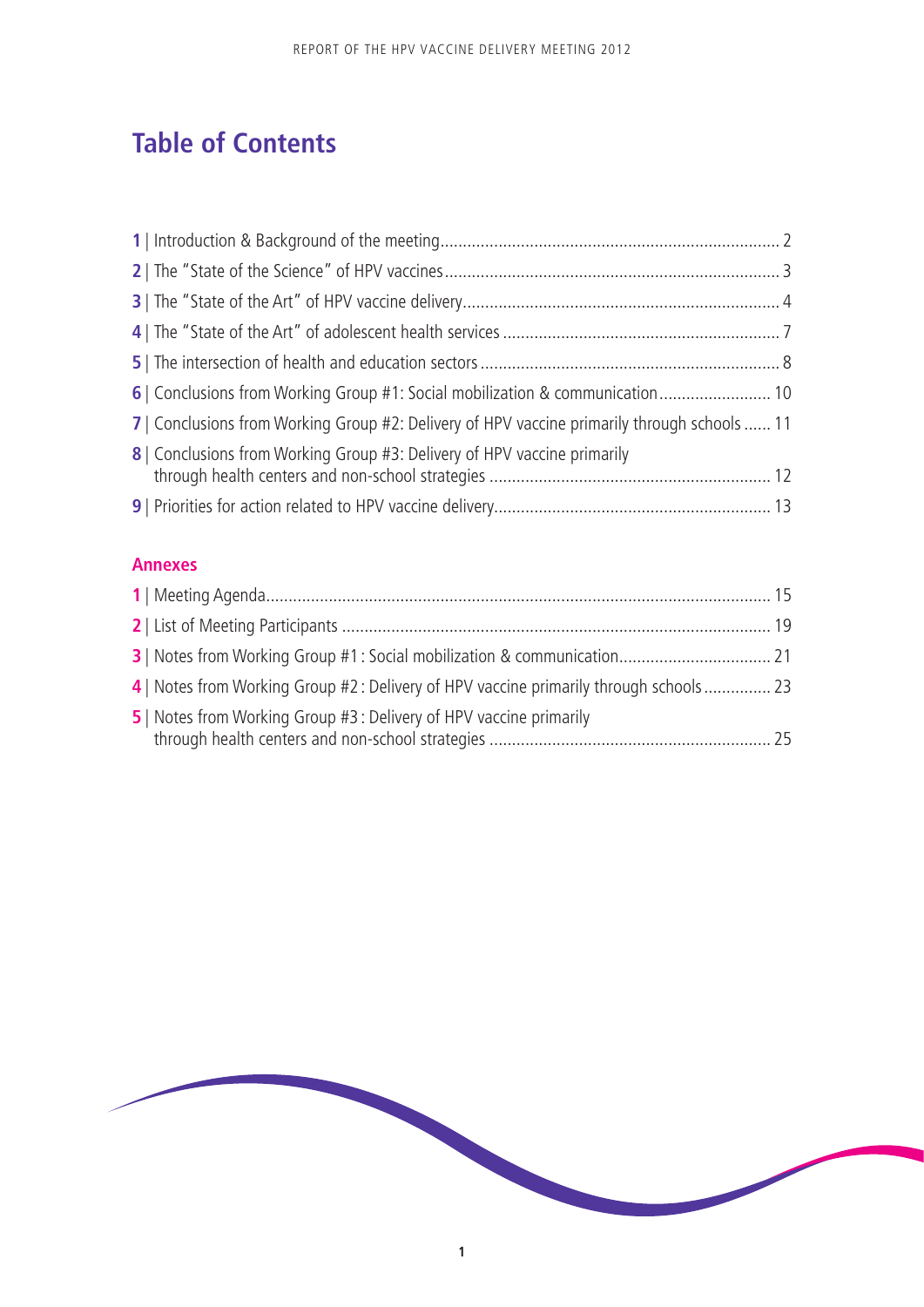## **1** | **Introduction & Background of the meeting**

Cervical cancer is the  $2^{nd}$  most common cancer affecting women by age-standardized rate (ASR) for incidence and more than 85% of the global disease burden is in developing countries. The availability of HPV vaccines as a new approach to successfully fight cervical cancer has generated substantial excitement and enthusiasm for introducing the vaccine.

As of the end of 2011, 40 countries had introduced HPV vaccine in their national immunization schedule. Global experience with HPV vaccine delivery to its target population of 9 – 13 year old girls remains limited, particularly in resource-poor settings. Furthermore, there are many stakeholders and partners for HPV vaccine introduction and cervical cancer prevention who are new to immunization and are not the traditional child health partners of immunization programmes, but who bring experience from the fields of reproductive health, adolescent health, school health, cancer control, HIV prevention, and women's health.

In this complex context, there is a need to optimally coordinate the energy, advocacy, and resources of the many stakeholders and partners so that critical vaccine delivery issues are addressed and so that countries can best benefit from the new opportunity that HPV vaccine can offer. This report summarizes key points from presentations and plenary discussions at the meeting. Priorities for action are outlined in section 9.

#### **Objectives**

- 1. To share an update on HPV vaccine introduction issues and the activities of key partners and stakeholders.
- 2. To determine outstanding questions that need to be addressed for optimal HPV vaccine delivery in countries.

#### **Outcomes**

- 1.A shared vision among public-private partners on short-, medium-, and long-term priorities for HPV activities.
- 2.A set of prioritized operational research issues that would facilitate HPV vaccine delivery.
- 3.A mapping of partner efforts and resources to support HPV vaccine introduction.

## **Participants at the meeting**

The meeting brought together immunization, adolescent health, cancer, and education programme specialists from a range of agencies, non-governmental organizations (NGOs), and academic institutions including: UNICEF, UNESCO, UNAIDS, UNFPA, the World Bank, U. S. CDC, the Health Protection Agency, GAVI, Bill & Melinda Gates Foundation, USAID, PATH, Save the Children, Pink Ribbon Red Ribbon Initiative, Union for International Cancer Control, Pathfinder International, Barcelona Centre for International Health Research, Johns Hopkins School of Public Health, and the London School of Hygiene and Tropical Medicine, as well as from four departments within WHO Geneva and from 5 of the 6 WHO regional offices.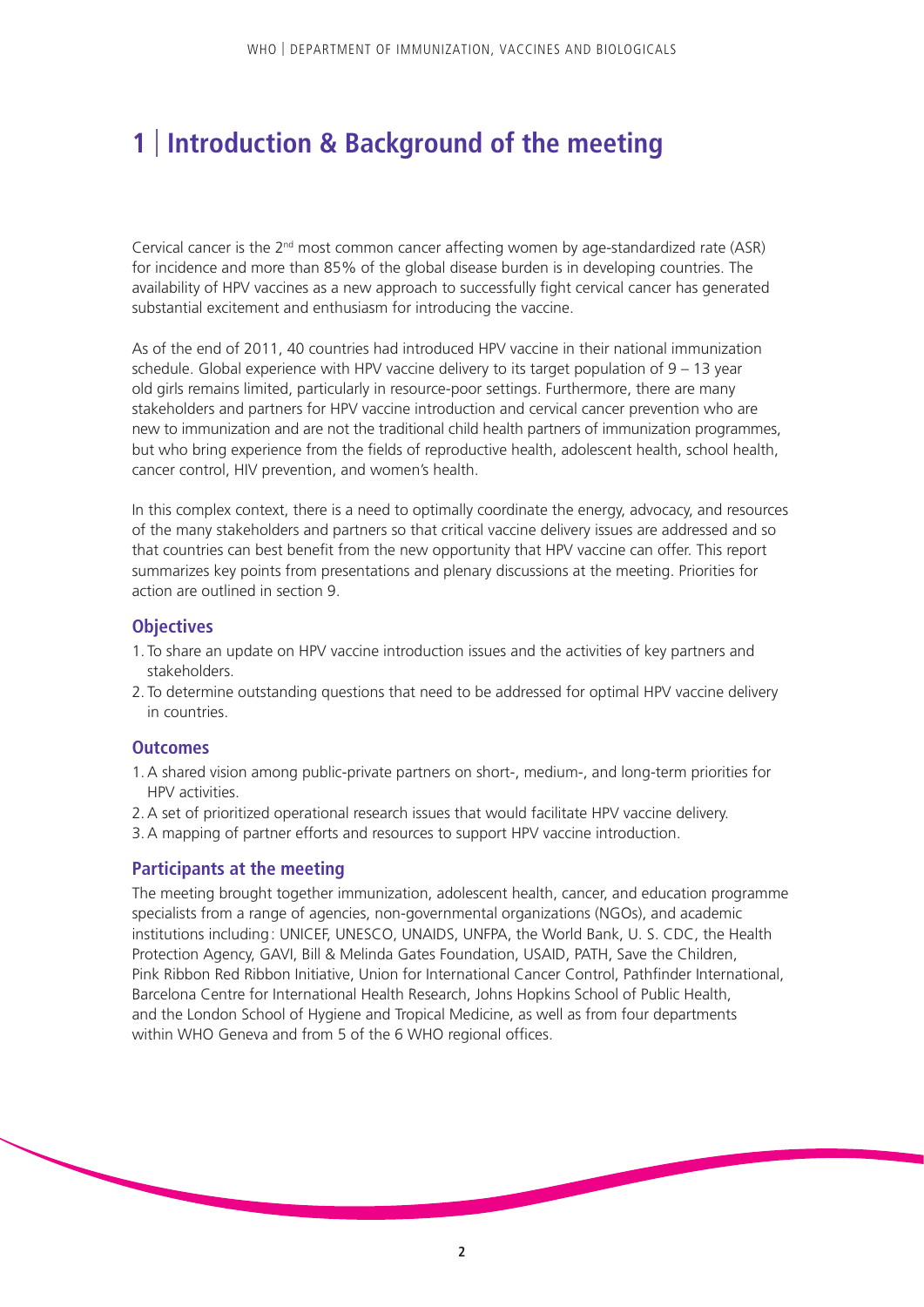## **2** | **The "State of the Science" of HPV vaccines**

- Currently there are 2 prophylactic HPV vaccines with high efficacy (>90%) against a variety of vaccine-type-related outcomes: a bivalent vaccine (Cervarix) and a quadrivalent vaccine (Gardasil/Silgard).
- Both vaccines have high efficacy against cervical precancers (CIN2+) due to HPV types 16 and 18. The quadrivalent vaccine also has high efficacy against genital warts due to HPV types 6 and 11 and against anal precancers (AIN2+).
- Approximately 70% of cervical cancers in all regions of the world are due to HPV types 16 and 18; this means that 30% of cervical cancers are from HPV types not included in the 2 currently available vaccines. Cross-protection against infections caused by HPV types not currently in the vaccines and the duration of cross-protection are under study.
- There is no evidence of waning protection over time for either vaccine. Currently, there is information for a post-vaccination follow-up period of 8-9 years.
- Pre- and post-licensure safety data are very reassuring and show an excellent safety profile. HPV vaccines can be co-administered with other vaccines.
- Small studies in HIV-infected persons show that HPV vaccine is safe and immunogenic. However, antibody titers are lower and long-term immunogenicity and duration of protection are unknown. Studies are on-going. There are no contraindications to vaccinating HIV-infected persons with HPV vaccine.
- Use of quadrivalent HPV vaccine for males is recommended in 3 countries (U.S., Australia, and Canada) but publicly funded only in one (U.S.). Decision to recommend the vaccine for males depends on epidemiology of HPV disease in a country, cost-effectiveness, and affordability. For most low and middle income countries, the burden of cervical cancer far exceeds the burden of HPV-associated cancers in males.
- Two-dose vaccination schedules or schedules with longer intervals between doses may be more convenient for vaccinees, providers, and parents and could facilitate implementation and reduce costs. Data from initial, small studies appear promising but are not powered to provide adequate certainty and do not yet answer whether 2-dose schedules will provide adequate long-term protection or whether 2 doses will be sufficient for special populations, such as those who are immunocompromised.
- Substantial vaccine research is ongoing; post-licensure monitoring data and effectiveness data are becoming available. Second generation vaccines are being developed. WHO monitors the availability of new data to determine when global recommendations for vaccine use should be updated.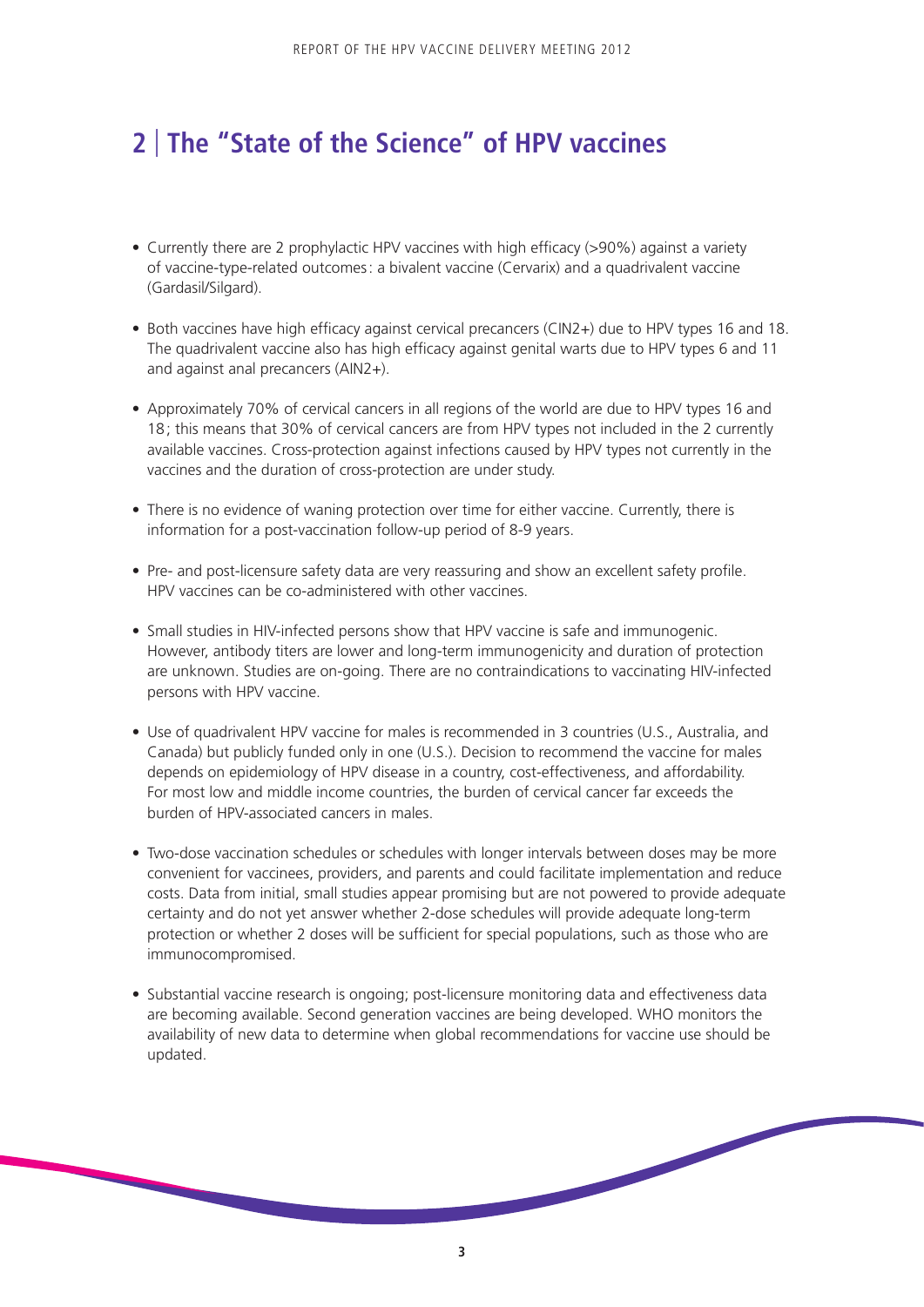## **3** | **The "State of the Art" of HPV vaccine delivery : A Work in Progress**

- WHO recommends a Comprehensive Approach to Cervical Cancer Prevention and Control with attention to primary prevention (education, HPV vaccination), secondary prevention (screening for early detection and early treatment of precancerous lesions and of early cancer), and tertiary prevention (cancer treatment and palliative care).
- The WHO position paper on HPV vaccine<sup>1</sup> recommends that HPV vaccine be introduced into national immunization programmes where cervical cancer prevention is a public health priority, vaccine introduction is feasible and financially sustainable, and cost-effectiveness has been considered. In addition WHO recommends:
	- Prioritizing high coverage in the primary target population of girls who are 9 to 13 years old.
	- Prioritizing strategies to include populations who are likely to have less access to cervical cancer screening later in life.
	- That HPV vaccine introduction should not divert resources from effective cervical cancer screening programmes.
	- That HPV vaccine should be introduced as part of a coordinated strategy to prevent cervical cancer and other HPV-related diseases.
	- That opportunities to link vaccine delivery to other health programmes targeting young people should be sought.
- HPV vaccine introduction comes with challenges common to any new vaccine introduction: it is necessary to justify that the vaccine addresses a public health priority, to assess costs of the vaccine and of delivery, to consider timeline and coordination with other immunization programme priorities, to create a new vaccine introduction plan and incorporate it into the country's comprehensive multi-year plan (cMYP) for the national immunization programme, and to view the vaccine as part of an integrated disease control approach.
- Challenges that are unique to HPV vaccine introduction are that it needs to be delivered 3 times within 6 months to a new target population, 9-13 year old girls, who have not previously been routinely served by immunization programmes in most countries. In developing countries where this population may be receiving some services related to nutrition, de-worming, vision screening, or malaria prevention or other services, these services are different from delivering HPV vaccine since they typically do not require health workers, injections, or cold chains. Optimal vaccine delivery strategies to routinely reach girls with 3 doses in ways which are acceptable, affordable, and sustainable and which achieve high coverage are still being determined. In any given country, it is likely that combining several different vaccine delivery strategies (e.g. facility-based, school programmes, campaigns) will have to be considered.
- Opportunities with HPV vaccine include the possibility of establishing primary care for 9-13 year old children and harnessing the added energy and advocacy of new stakeholders and partners (in addition to immunization, also partners in adolescent health, school health, reproductive health, HIV prevention, cancer, and women's health) to make HPV vaccine delivery successful.
- Countries that are considering HPV vaccine donations may wish to review the 2010 WHO-UNICEF Joint Statement on Vaccine Donations to consider the recommended requirements that should be satisfied before accepting the donation.

*<sup>1</sup> See http://www.who.int/immunization/documents/positionpapers/en/*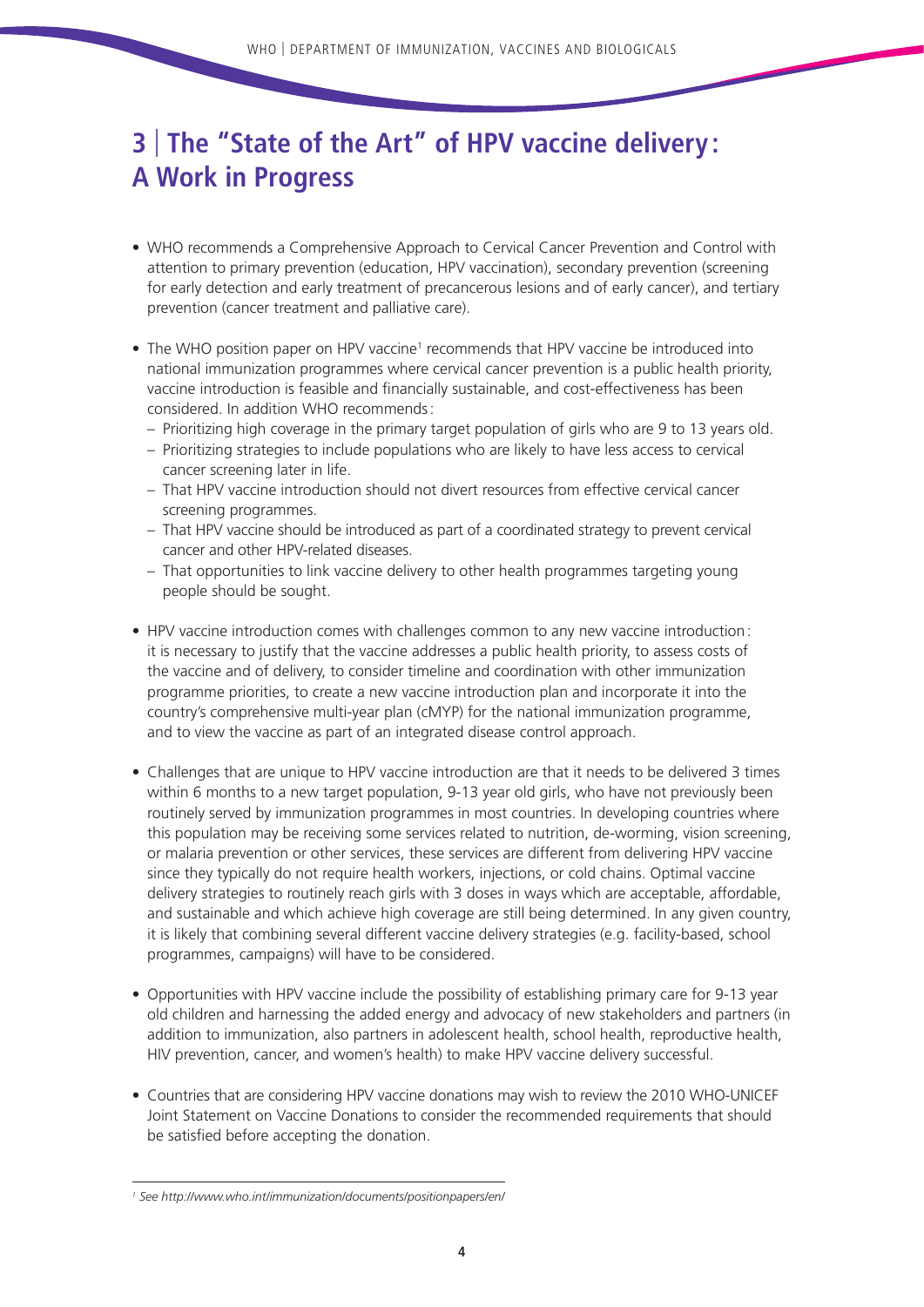## **Lessons learned from HPV vaccine introductions**

- Global experience with successful and sustained HPV vaccine delivery to 9-13 year olds remains limited. Every country has an array of problems to solve when implementing HPV vaccine; HPV vaccine delivery is unlike anything most immunization programmes have previously done.
- Size of target population and location of target population are often revisited after the  $1<sup>st</sup>$  and even the  $2<sup>nd</sup>$  year of HPV vaccination. Delivery strategies are also revised after initial introduction to be able to sustain routine vaccine delivery.
- Costs for both vaccine and for vaccine delivery are significant, and may not be affordable for many developing and low income countries.
- Demonstrating successful delivery of HPV vaccine through demonstration projects using donated vaccine does not assure that HPV vaccine delivery will be sustainable or feasible on a national scale.
- Where schools are used for vaccine delivery, it is necessary to have good coordination at high levels between Ministry of Education and Ministry of Health, engagement and education of local school staff, and both high enrollment and high attendance of girls (in order to have good coverage and achieve affordability). In countries with existing infrastructure (e.g., school health coordinators or school immunization teams), these are useful for HPV vaccine delivery. But in the absence of existing infrastructure or ongoing funding support, using schools for delivery is not always sustainable due to the logistics and costs. Finally, to vaccinate girls who are least likely to access cervical cancer screening later in life, a country cannot rely solely on school-based vaccine delivery.

## **WHO HPV Vaccine Resources**

These and more resources may be found at http://www.who.int/nuvi/hpv/resources/en/index.html

- Burden of cervical cancer disease by country may be found on the HPV Information Centre website (http://www.who.int/hpvcentre/)
- For putting together a national strategy for cervical cancer prevention, one can use the WHO WPRO November 2009 Meeting Report, Annex 4 and Annex 5, on http://www.wpro.who.int/entity/noncommunicable\_diseases/documents/cervical\_cancer\_meeting/en
- To estimate costs of HPV vaccine introduction, one can use the WHO Cervical Cancer Prevention and Control Costing Tool on http://www.who.int/nuvi/hpv/cervical\_cancer\_costing\_tool/en/index.html
- To examine cost-effectiveness, one can review the 2011 BMC Medicine article on use of cost-effectiveness models for HPV vaccine introduction in low- and middle-income countries.
- To assess the readiness of a country's school and health systems to deliver school-based immunization services, a country may use the School Vaccination Programme Readiness Assessment Tool.
- One can review requirements that should be satisfied before accepting a vaccine donation by reading the 2010 WHO-UNICEF Joint Statement on Vaccine Donations.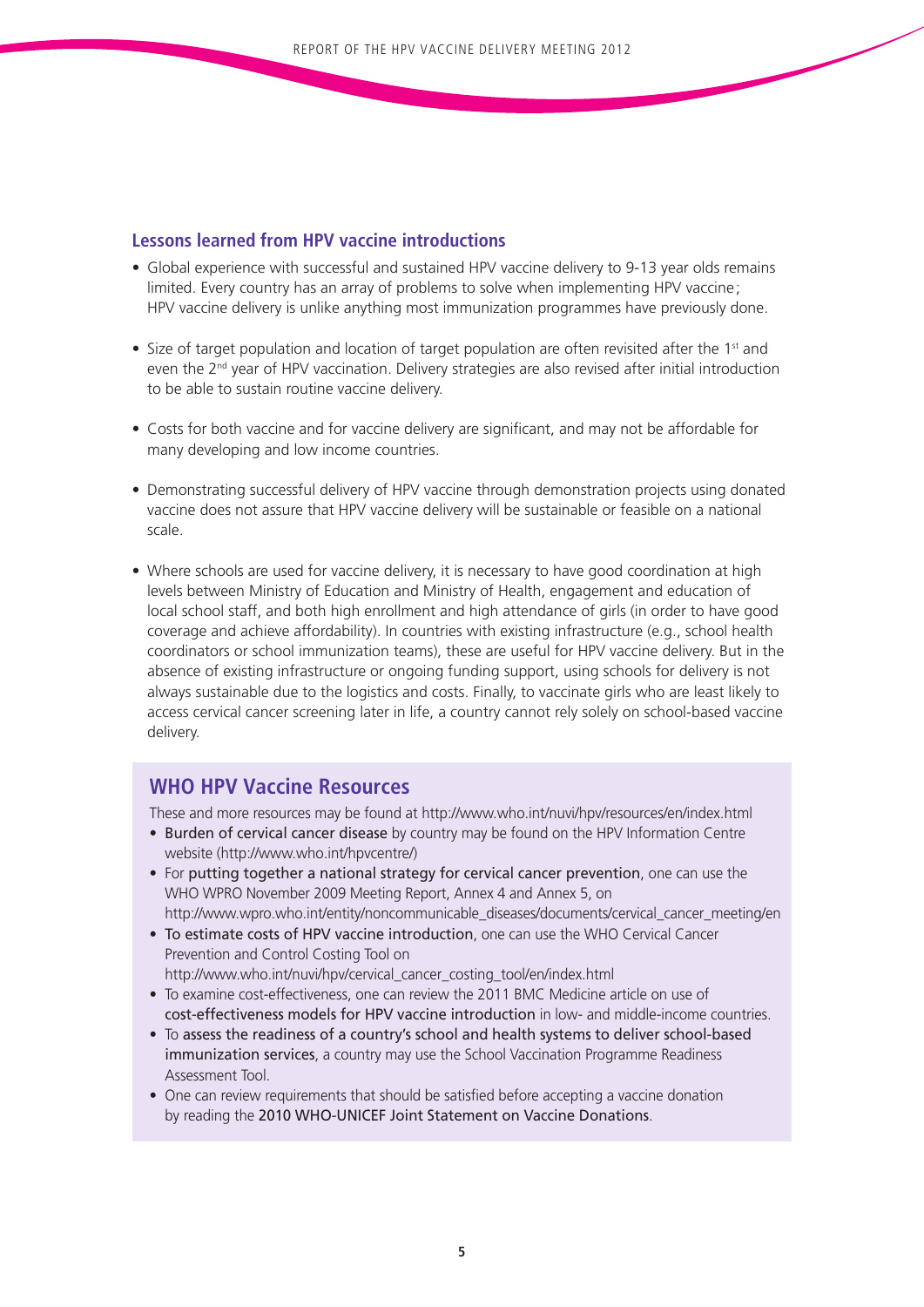- Investments in effective IEC (Information, Education, and Communication) are critical for HPV vaccine.
- Effective follow-up systems are needed in order to reach missed girls and to reach girls again in order to deliver 2<sup>nd</sup> and 3<sup>rd</sup> doses.

## **Monitoring and evaluation of HPV vaccine delivery**

- HPV vaccine coverage monitoring by dose and by year of age is necessary for programme assessment and for vaccine impact monitoring and to allow comparison of vaccine coverage trends over time and across geographical areas.
- A critical issue for HPV vaccine coverage is that the denominator should be the total number of girls in a given geographic area by year of age. A denominator of total girls enrolled in school describes coverage for a school vaccine delivery strategy but does not describe coverage for the eligible target population.
- WHO has developed HPV Vaccine Coverage Monitoring Guidance with tally sheets for country use, as well as guidance on conducting an immunization coverage cluster survey for HPV vaccine.
- Through the annual WHO-UNICEF Joint Reporting Form that is used to collect vaccine coverage data, countries should report data on numbers of HPV vaccine doses administered.
- WHO recommends that countries conduct Post-Introduction Evaluations (PIEs) approximately 6-12 months after introducing any new vaccine in order to assess delivery of the new vaccine. A PIE is an on-site assessment of all aspects of vaccine delivery (training, supervision, communication, cold chain, access to target population, acceptability by population, etc.) with the goals of identifying programmatic gaps and of making improvements to the vaccination programme. Countries can request support for conducting a PIE through their WHO Country and Regional Offices.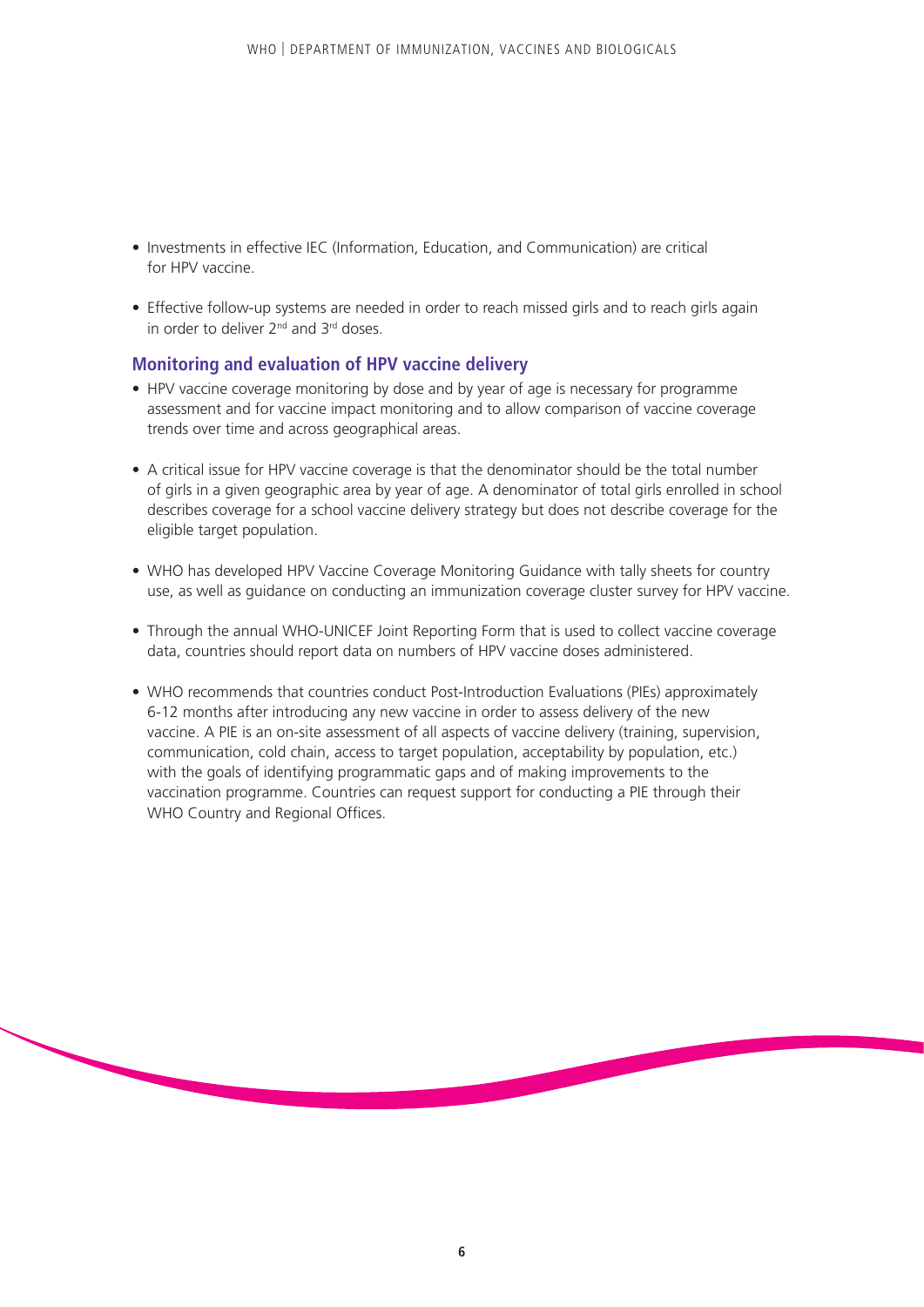## **4** | **The "State Of The Art" of adolescent health services**

- Adolescents are young people between the ages of 10-19 years. This period between childhood and adulthood is generally considered to be a healthy time of life, but also one when exposure to certain risk factors – in particular, the adoption of health risk behaviors – can result in poor health during and beyond the adolescent period.
- The WHO/UNFPA/UNICEF framework for Programming for Adolescent Health<sup>2</sup> proposes that adolescents should be provided the support and opportunities to acquire accurate information; build skills; obtain counseling (especially during crises); have access to health services, including those for sexual and reproductive health; and live in a safe and supportive environment.
- Recognition that adolescents face barriers to access health services has led to efforts to reduce those barriers and to improve quality of health services to adolescents, in order to create adolescent or youth friendly health services (AFHS or YFHS). Evidence-based research and experiences from a variety of countries have demonstrated that AFHS is associated with increased service utilization. However, improvements in adolescent health outcomes as a result of AFHS have yet to be determined.
- AFHS initiatives have tended to focus on delivering a package of evidence-based sexual and reproductive health related interventions. These initiatives have particularly reached, or in some cases specifically targeted, the older adolescent population, between 15-19 years of age. There is less experience in reaching the younger age group that comprises the HPV vaccine target population of 9-13 years.
- For younger adolescents (including 9-13 year olds), parents play an important role. Thus, parents need to be fully engaged in decision-making regarding their children's use of health services. This may include taking them to health facilities. In addition, in most countries, parents need to provide consent or approve that their young adolescent may receive health services.
- Throughout the world there are examples of successful adolescent health programmes and projects. Many of these, however, are not implemented at national scale, and many have been time limited.

<sup>2</sup> WHO/UNFPA/UNICEF.1997. Action for adolescent health: Towards a common agenda. *http://www.who.int/maternal\_child\_adolescent/documents/frh\_adh\_97\_9/en/*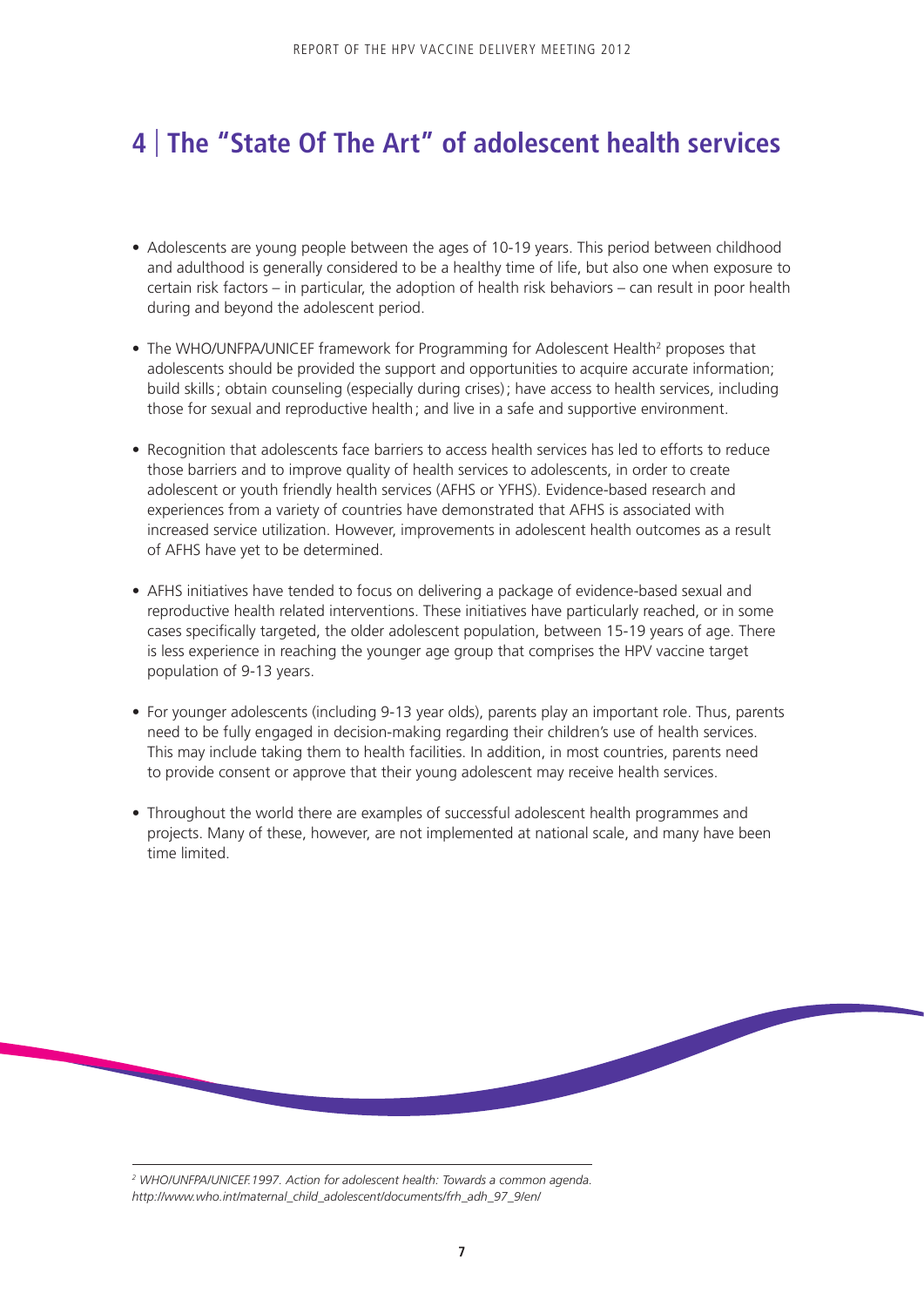## **5** | **The intersection of health and education sectors**

- The FRESH initiative (Focusing Resources on Effective School Health) was launched at the World Education Forum in Dakar in April 2000 by UNESCO, UNICEF, the World Food Programme, WHO, the World Bank and others. The FRESH initiative (see box) suggests that the school health programme will be :
	- most equitable and cost-effective if all of these components are made available, together in all schools;
	- most effective if delivered through strategic partnerships between health and education sectors (especially teachers and health workers); schools and the community ; children and other key stakeholders.

The FRESH initiative has four core components that provide the framework for implementing an effective school health and nutrition programme:

- 1. Policy : health- and nutrition-related school policies that are nondiscriminatory, protective, inclusive, and gender-sensitive ;
- 2. School environment: safe and psychologically supportive ; with access to safe water and separate sanitation facilities for girls, boys, and teachers;
- 3. Education: skills-based education, that addresses health, nutrition, HIV prevention, and hygiene issues and promotes positive behaviours;
- 4. Services: simple, safe, and familiar health and nutrition services that can be delivered cost-effectively in schools and increased access to youth-friendly clinics.
- The education sector has a goal of achieving good educational outcomes. Thus, the importance of school health to the education sector is to create the good health which will permit those good educational outcomes. Today, health programming is routinely considered by education development partners and they have increased their funding for school health programmes. Successful school health interventions may themselves change school populations by attracting more students, improving attendance, and reducing drop outs. Information on schools and health may be found at http://www.schoolsandhealth.org.
- Typically, school health services have most often consisted of nutritional interventions. Providing meals (breakfast/lunch), nutritional supplementation, distribution of food rations, and deworming have been the main health interventions in school. These have generally been delivered by the education sector staff (teachers) rather than health workers from the Ministry of Health.
- Age of compulsory school attendance varies greatly between countries. Generally compulsory education begins at ages 5-7 years; it may end as early as 9-12 years in some countries and as late as 17-18 years in other countries.

**Contract Contract Contract Contract Contract Contract Contract Contract Contract Contract Contract Contract Co**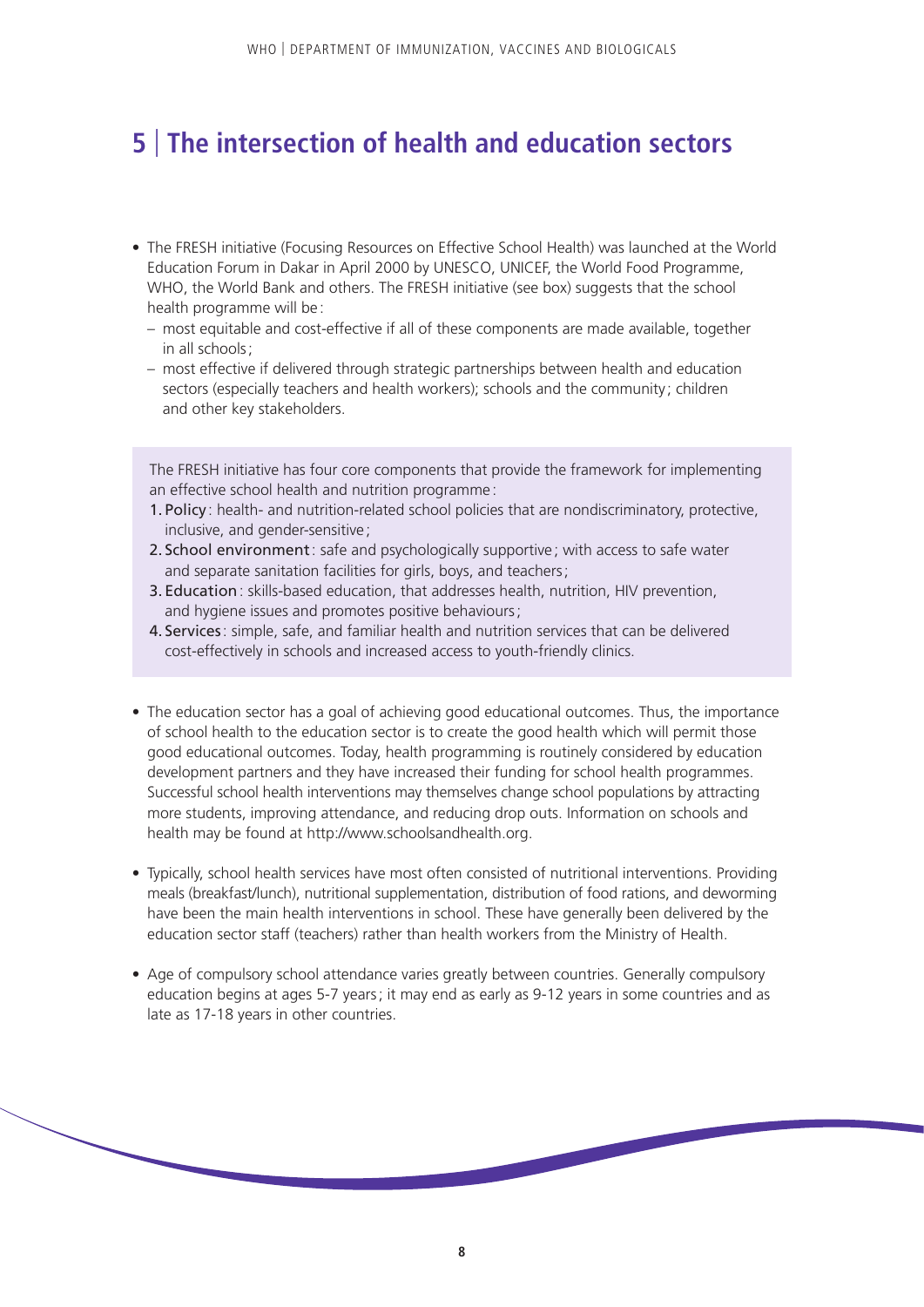- Primary gross enrollment rates for girls are less than 70% in some countries.
- Patterns of school attendance of girls can differ by age in some countries (e.g., post-conflict situations) attendance of girls may increase with age. In other countries, older girls tend to drop out of school, often due to pregnancy. Poorer rural girls are less likely to be in school or they drop out as they get older.
- In many countries, a large proportion of adolescents are enrolled in primary school, rather than in secondary school as might be expected based on their age. Particularly in African countries, the majority of adolescents attend primary school. The implication for vaccination programmes targeting a specific age range is that careful analysis of age structure within grades is required to develop a vaccination delivery strategy that appropriately targets a selected age group.
- The Global Partnership for Education (see www.globalpartnership.org) functions as a funding equivalent to The Global Fund for HIV/AIDs, TB and Malaria.
- Approximately 50% of countries deliver some vaccines (e.g., tetanus, measles-containing vaccine, polio, rubella) in schools. Typically, the vaccines require delivering a single dose and are delivered via campaigns.
- A 5-country study to evaluate successful school vaccination found that the following were enabling factors: high enrolment, a strong primary healthcare system, central government support, good collaboration between ministries of health and education, cooperation of school and health staff, existence of standard operating and training procedures, and community trust in the public health and education systems. Challenges with delivering vaccines in schools included: difficulties recording and reporting vaccine coverage data, vaccinating children who were not in schools or who were enrolled in private schools, obtaining parental consent, increased work load for health workers, disruption to other services provided by health workers, costs for per diems and travel.
- WHO has developed the WHO School Vaccination Programme Readiness Assessment Tool for countries to systematically review necessary elements for a school vaccination programme and from that assessment, to develop a plan to address gaps if putting a school vaccination programme in place is desired.
- WHO also supports Global School Health Policies and Practices Surveillance.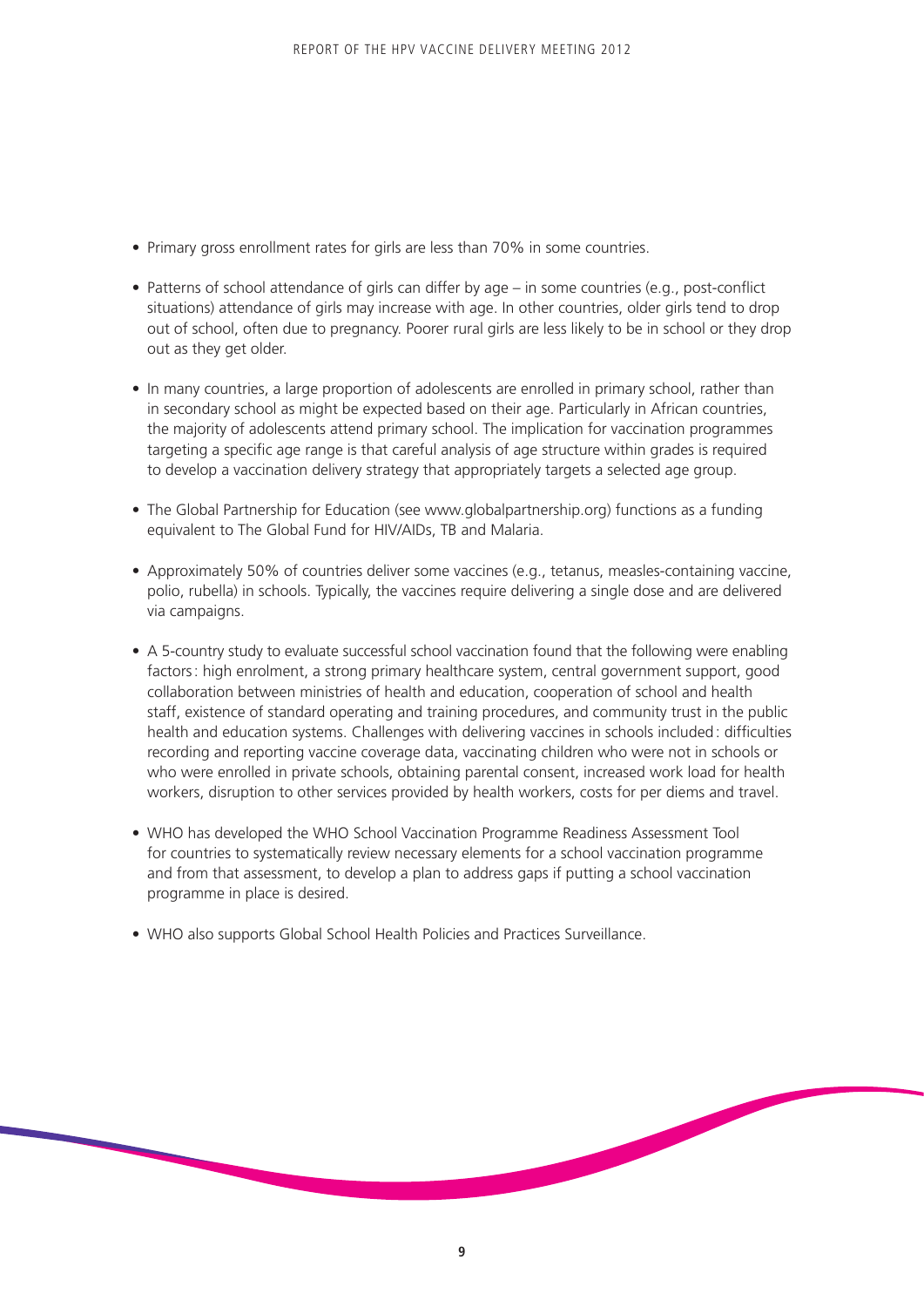## **6** | **Conclusions from Working Group #1– Social mobilization and communication for HPV vaccine delivery**

The success of HPV vaccine delivery will depend on communication and social mobilization to a much greater extent than for introduction of new infant vaccines where mothers are already bringing their infants for a routine schedule of infant vaccines. Because of the unique target group for HPV vaccine (girls 9-13 years) it will be necessary to design messages and strategies for both parents/caregivers and the girls themselves. The use of social media (Facebook, Tumblr, SMS, etc.) can be important for accessing young adolescents who have access to this technology, as will be "girl-to-girl" or "peer-to-peer" approaches. Anticipated communication challenges will be to strike the right balance between HPV being a cause of cancer but also a sexually transmitted infection, getting girls to return for 2nd and 3rd doses; and the continuing need for screening as the current vaccines do not protect against all HPV types. The group felt that there was good potential for integrated messages about cervical cancer screening: For example "mother & daughter messages"; when a mother brings her daughter for HPV vaccination the mother is informed about the need for cervical cancer screening. Existing communication/social mobilization methods apply to HPV vaccine introduction: develop a communication strategy prior to vaccine introduction, conduct formative research, test messages, plan proactively with the media/journalists, target decision-makers and people of influence at all levels, prepare for adverse events and misinformation or rumors, use a diversity of channels, and identify and train a MOH spokesperson. A number of partners have developed HPV vaccine communication and social mobilization materials and a request was made to have these collected together and made easily accessible in one location.

*Additional notes from this working group are in Annex 3.*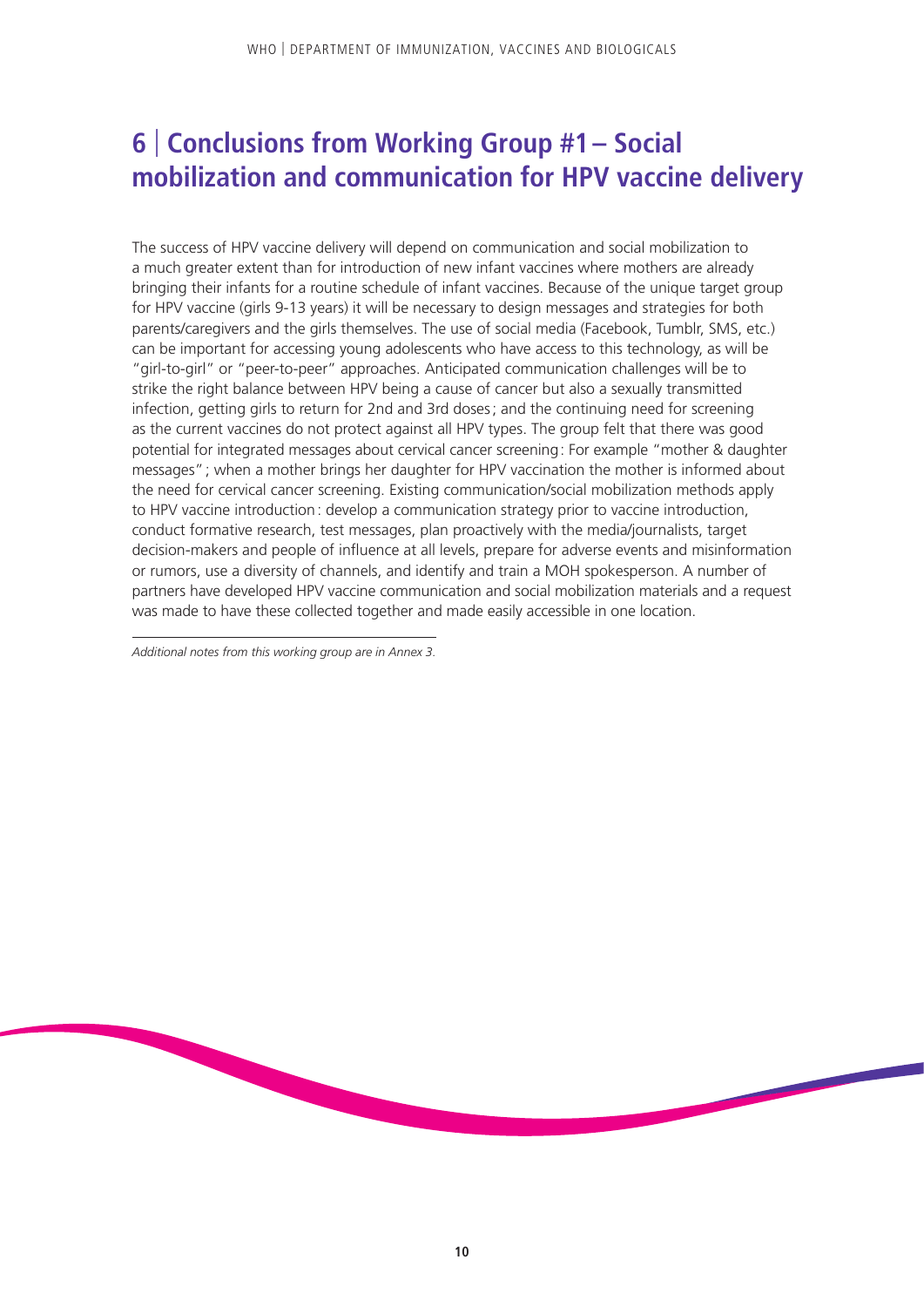## **7** | **Conclusions from Working Group #2– Delivery of HPV vaccine primarily through schools**

The working group identified various considerations and challenges related to using a school based HPV vaccine delivery strategy. To optimally make use of a school as a venue for vaccination, it is important to know levels of school attendance, drop out and absenteeism; the age distribution in grades to identify an ideal target grade ; and the school year schedule so that one can properly time vaccine delivery so that it is delivered to the highest number of children without being disruptive to the school schedule. The need for school health- and health service policies, experiences and linkages between the school and health ministries were noted. Prior experience with vaccine delivery in school would be a strong asset. Financial considerations include the cost of outreach, the costs of training education sector staff about the health issue, and the potential efficiencies that could be realized if linkages with delivery of other interventions for adolescents can be made. The importance of social mobilization of both health and education staff was underscored. Campaign-like or pulsed vaccine delivery in schools was thought to simplify issues related to cold chain and storage management. It was recognized that careful planning and management would be needed to address the approach for obtaining parental authorization and to address any parent – adolescent disagreement on whether the girl should receive the HPV vaccine. At the same time, it was felt that the authorization process provides an opportunity for communication with parents. The group noted that there needs to be a good understanding of which girls are missed in a school strategy and specific efforts made to identify what strategies can be used to reach these girls.

*Additional notes from this working group are in Annex 4.*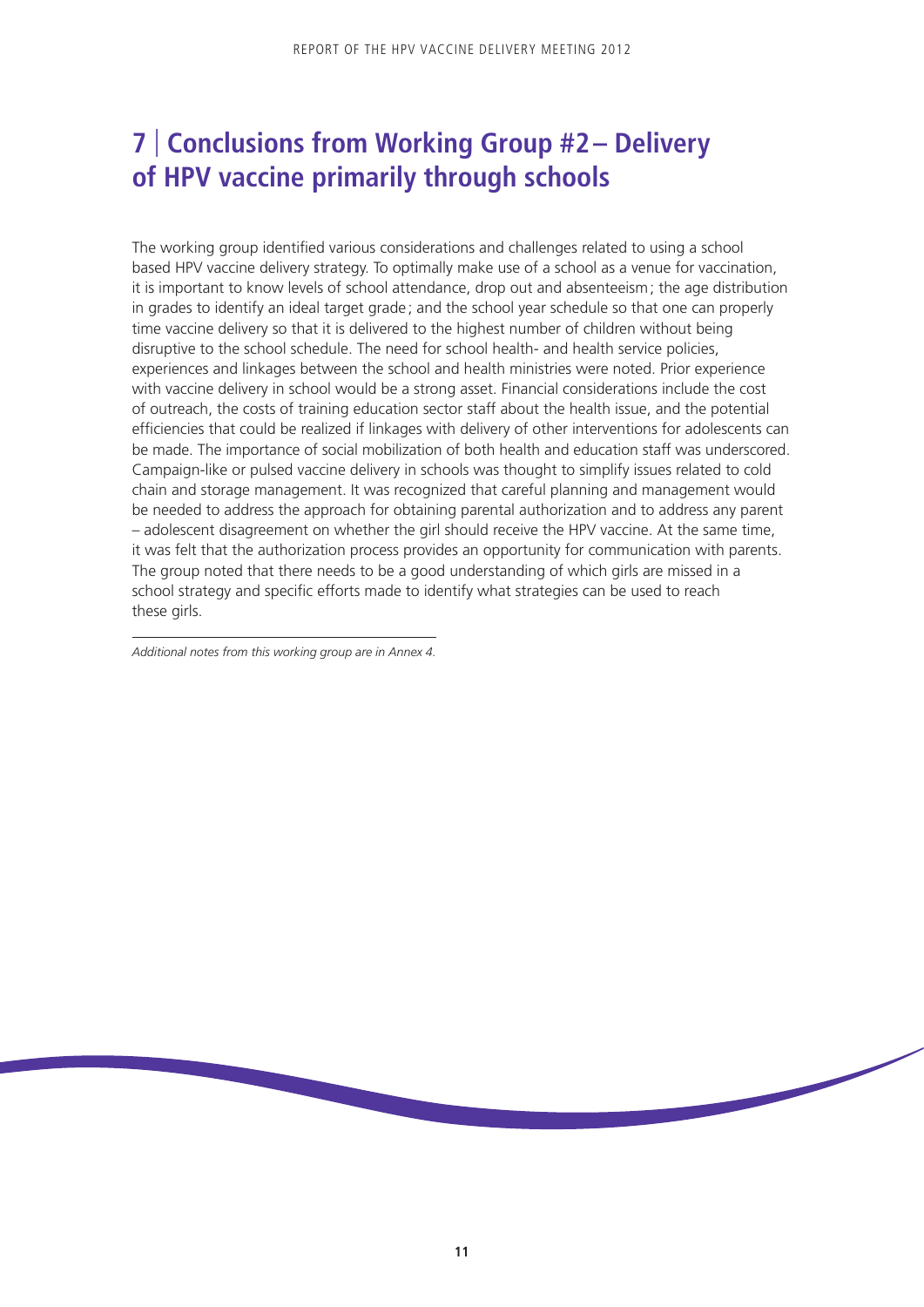## **8** | **Conclusions from Working Group #3– Delivery of HPV vaccine primarily through health centres and other non-school strategies**

From the experiences of countries where HPV vaccine has been introduced and where schools were not used as delivery venues, it was acknowledged health facilities were a key venue and that 9-13 year old girls do not frequent health services. The group discussed building upon the possible motives for visiting health services; the motives included girls accompanying their mothers to clinics for other reasons and girls wishing to access water, nutritional supplements or other valued commodities, such as menstrual hygiene products. Given the equity concern to vaccinate girls who are least likely to access cervical cancer screening later in life, the group realized that countries could have several different vulnerable girl populations. They discussed the types of girls who were least likely to be attending schools or accessing health services; noted that it would be necessary to enumerate them – the size of the population; where they live and with whom (parents/quardians); conditions that underlie their vulnerability (e.g., the nature of their livelihood) in order to design vaccine delivery strategies. Other issues that would be important to consider include: identify follow-up mechanisms for 2nd and 3rd doses and clarifying who is responsible for vaccine delivery to these often marginalized populations. Key issues needing further exploration were the need to analyze and understand successes and gaps from the existing experiences of reaching 9-13 year old girls with health services – in particular, reaching those considered vulnerable/marginalized with health services – and developing methods to assist countries to enumerate vulnerable populations.

*Additional notes from this working group are in Annex 5.*

**Contract Contract Contract Contract Contract Contract Contract Contract Contract Contract Contract Contract Co**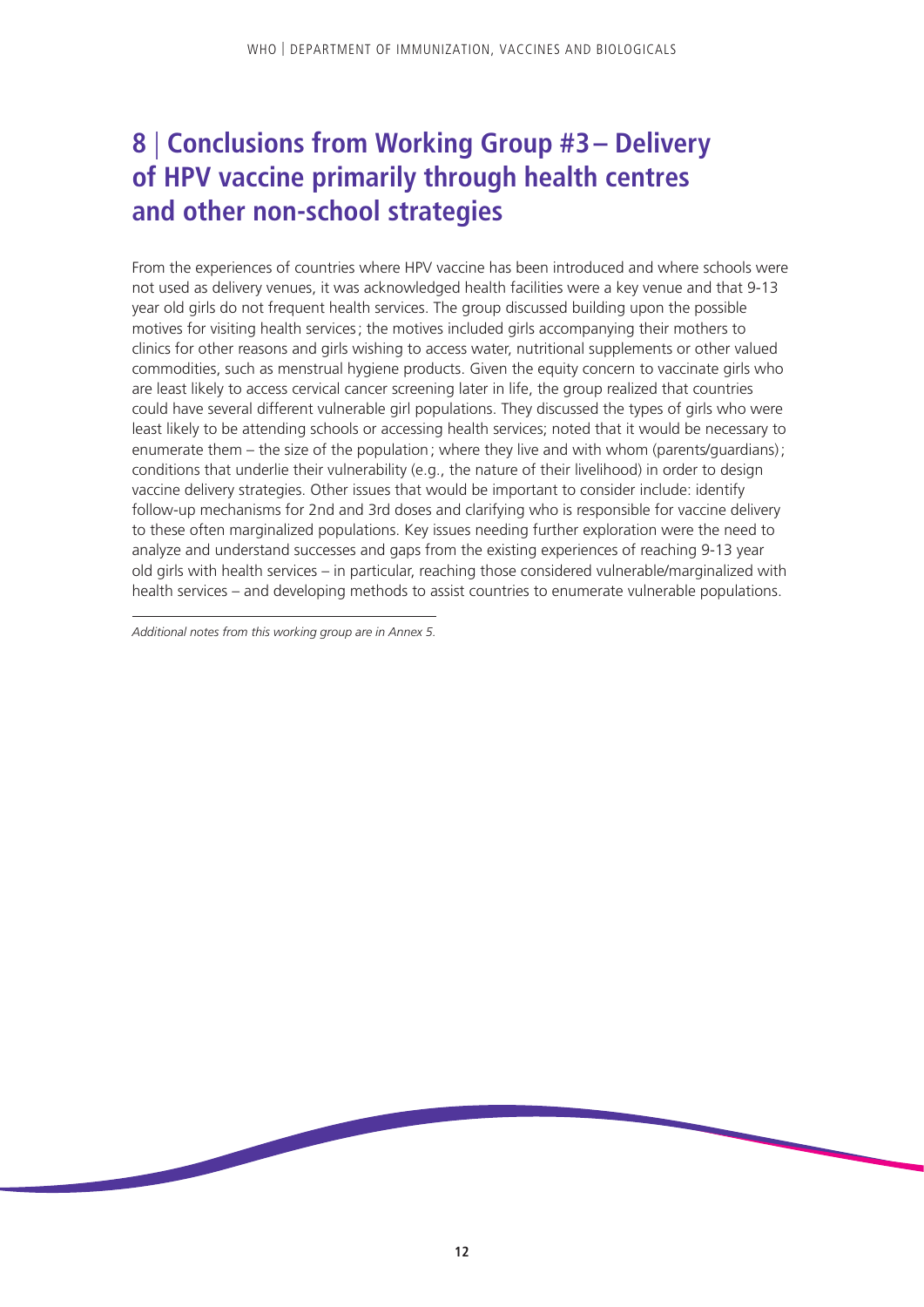## **9** | **Priorities for action related to HPV vaccine delivery**

## **Immediate/Short-term priorities (before end of 2012)**

- 1.Develop a plan and process to compile and review the evidence-base needed to develop a menu of health interventions of value for 9-13 year olds ("early adolescent health menu"). *Responsible: WHO HQ with partners*
- 2. Organize existing information, tools and materials to guide the development of communications strategies and activities to support the introduction of HPV vaccine in countries. *Responsible: WHO HQ*
- 3. Review and summarize best practices and various options used for obtaining consent/assent/ authorization for 9-13 year olds to receive HPV. *Responsible: WHO HQ*
- 4.Develop inter-programmatic and cross-sectoral collaborations to support the introduction of HPV vaccine with consideration of a comprehensive approach to cervical cancer prevention and control and of improving delivery of health services to 9-13 year olds. *Responsible: All partners and agencies*

## **Medium-term priorities (in next 1-3 years)**

- 1. Support ongoing monitoring and evaluation of HPV vaccine delivery in early introducer countries in order to problem-solve and identify lessons learned for programmatic challenges and financial sustainability. *Responsible: Countries, WHO Regional Offices, WHO HQ and partners*
- 2.Assist countries with national HPV vaccine introductions so that decision-making and implementation are optimally informed and so that issues related to comprehensive cervical cancer prevention and control, to adjunct health service delivery, to financial sustainability, and to impact on immunization programme and health system are duly considered and addressed. *Responsible: WHO Regional Offices, WHO HQ, and partners*
- 3. Improve understanding of best approaches to accessing and delivering care to populations of 9-13 year old girls who may be at highest risk of being under- or un-vaccinated (i.e., vulnerable populations). *Responsible : WHO HQ and partners*
- 4. Monitor and compile the evidence pertinent to updating global recommendations for HPV vaccine use (e.g., alternative dose spacing and reduced-dose schedules, vaccination of males, etc.) for review by WHO's Strategic Advisory Group of Experts (SAGE) for immunization for SAGE review and recommendation. *Responsible : WHO HQ*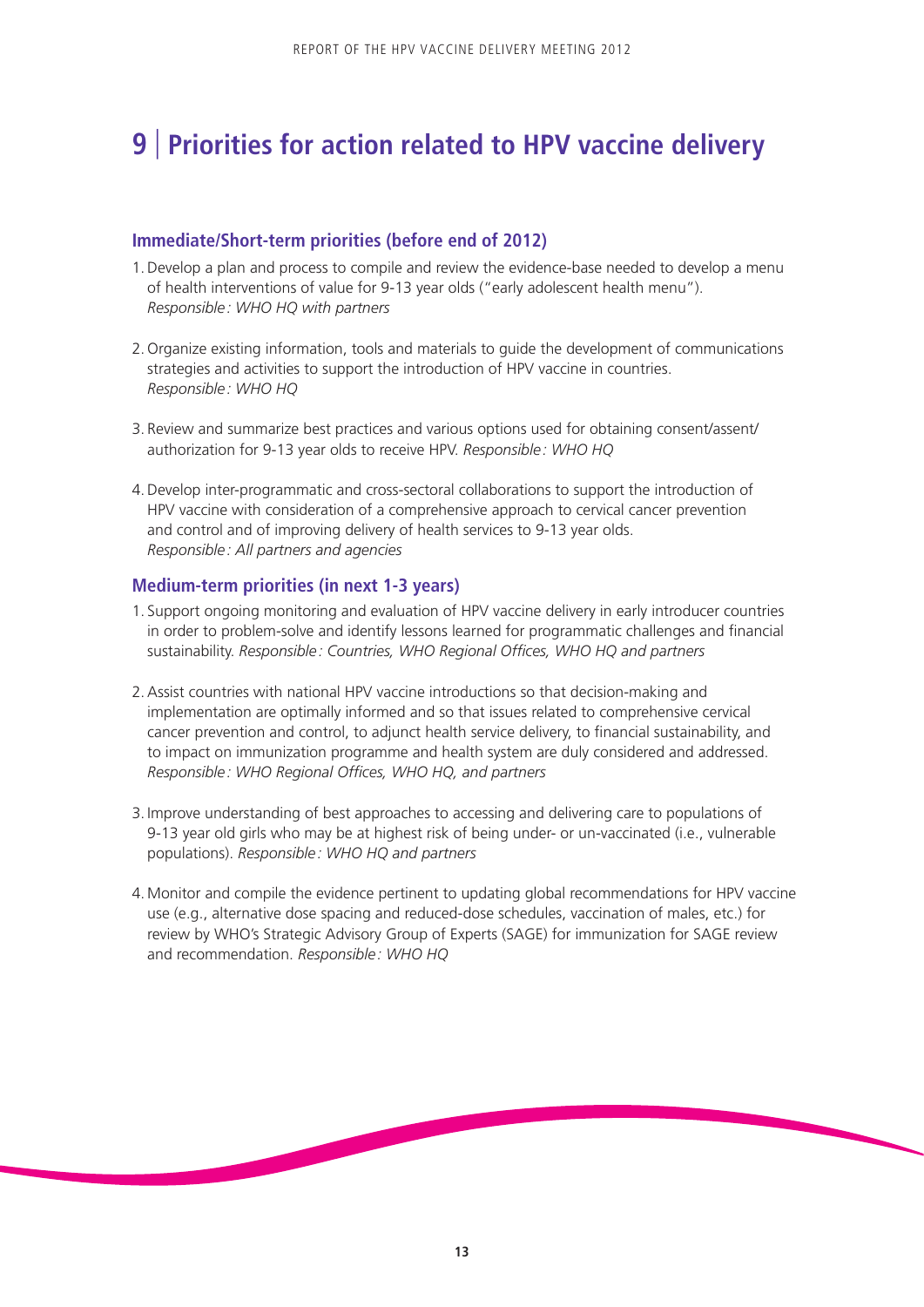- 5. Provide technical assistance to countries with designing and implementing HPV vaccine demonstration projects to evaluate feasibility (including vaccine coverage) and cost of vaccine delivery and to assess potential of jointly delivering adjunct health interventions with HPV vaccines. Document and share the learning from these projects. *Responsible: WHO, all partners and agencies*
- 6. Build an evidence base (including information on efficacy, feasibility, impact, cost-effectiveness, affordability) for health interventions targeted for 9-13 year old children living in low and middle income countries. Build an evidence base to understand determinants for successful combination of one or more of these health interventions with HPV vaccine delivery. *Responsible: All partners and agencies*

## **Long-term priorities (over next five years)**

- 1.Confirm the thermal stability and feasibility of using HPV vaccine in a controlled temperature chain at temperatures higher than the traditional  $2^{\circ}C$  to  $8^{\circ}C$  range and collaborate with industry to submit their products for re-licensing (or initial licensing) and WHO prequalification with this specification. *Responsible: WHO HQ, Optimize, BMGF, HPV vaccine manufacturers, and global partners*
- 
- 2. Evaluate immunization schedules for HPV vaccine for younger ages than the vaccine is currently licensed. *Responsible: HPV vaccine manufacturers*
- 3.Develop evidence-based guidelines on selecting and implementing health interventions for 9-13 year old children in low and middle income countries. *Responsible: WHO HQ*

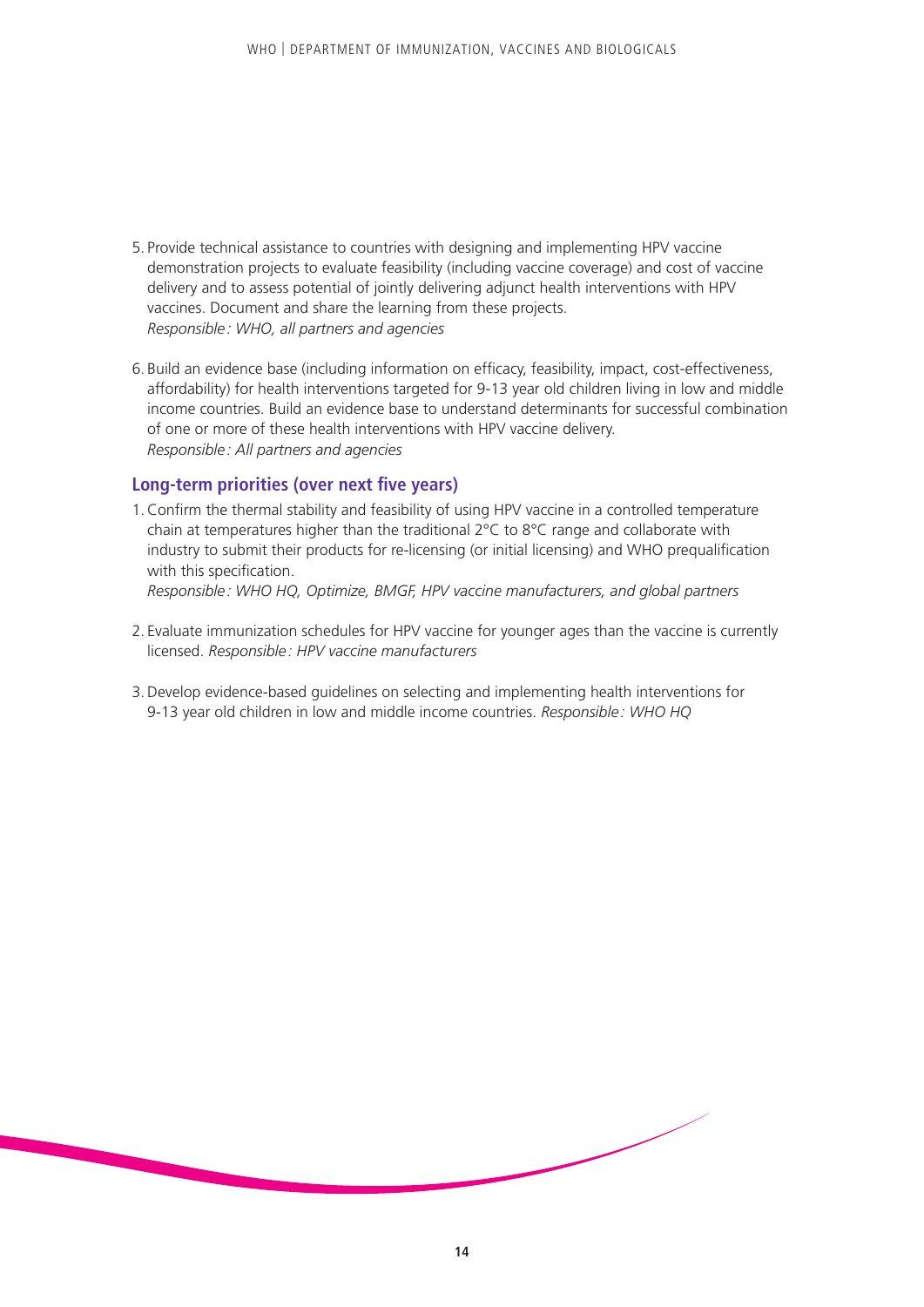## **Annex 1** | **Meeting agenda**

## **HPV Vaccine Delivery : Identifying Needs for Implementation & Research**

17-19 April 2012, Intercontinental Hotel, Bruxelles/Amsterdam Room, 7-9 Chemin du Petit-Saconnex, 1209 Geneva, Switzerland

## **Objectives**

- **1. To share an update on HPV vaccine introduction issues and the activities of key partners and stakeholders.**
- **2. To determine outstanding questions that need to be addressed for optimal HPV vaccine delivery in countries.**

## **Outcomes**

- **1. A shared vision among public-private partners on short-, medium-, and long-term priorities for HPV vaccine activities.**
- **2. A set of prioritized operational research issues that would facilitate HPV vaccine delivery.**
- **3. A mapping of partner efforts and resources to support HPV vaccine introduction.**

## Day 1 | Tuesday, 17 April 2012

## **Taking Stock of HPV vaccine in 2012**

**Objective**: Provide an overview of the current scientific knowledge and delivery experience with HPV vaccine

**Outcome**: (i) Up-to-date technical briefing on HPV vaccine; (ii) Common understanding of the successes and challenges in HPV vaccine delivery to date; and (iii) Sharing of tools and materials available to support HPV vaccine introduction.

#### **Chair: Carsten Mantel, IVB/WHO**

- 13:00-13:20 Welcome and Introductions *Elizabeth Mason, Director, Department of Maternal, Newborn, Child and Adolescent Health MCA/WHO*
- 13:20-13:30 Overview and objectives of the meeting *Susan Wang, IVB/WHO*

#### **Session I: "State of the Science" of HPV Vaccine: What we know; what we don't yet know**

- 13:30-13:45 Overview of current knowledge of HPV vaccine A Guided Tour *Laurie Markowitz, CDC*
- 13:45-14:00 Discussion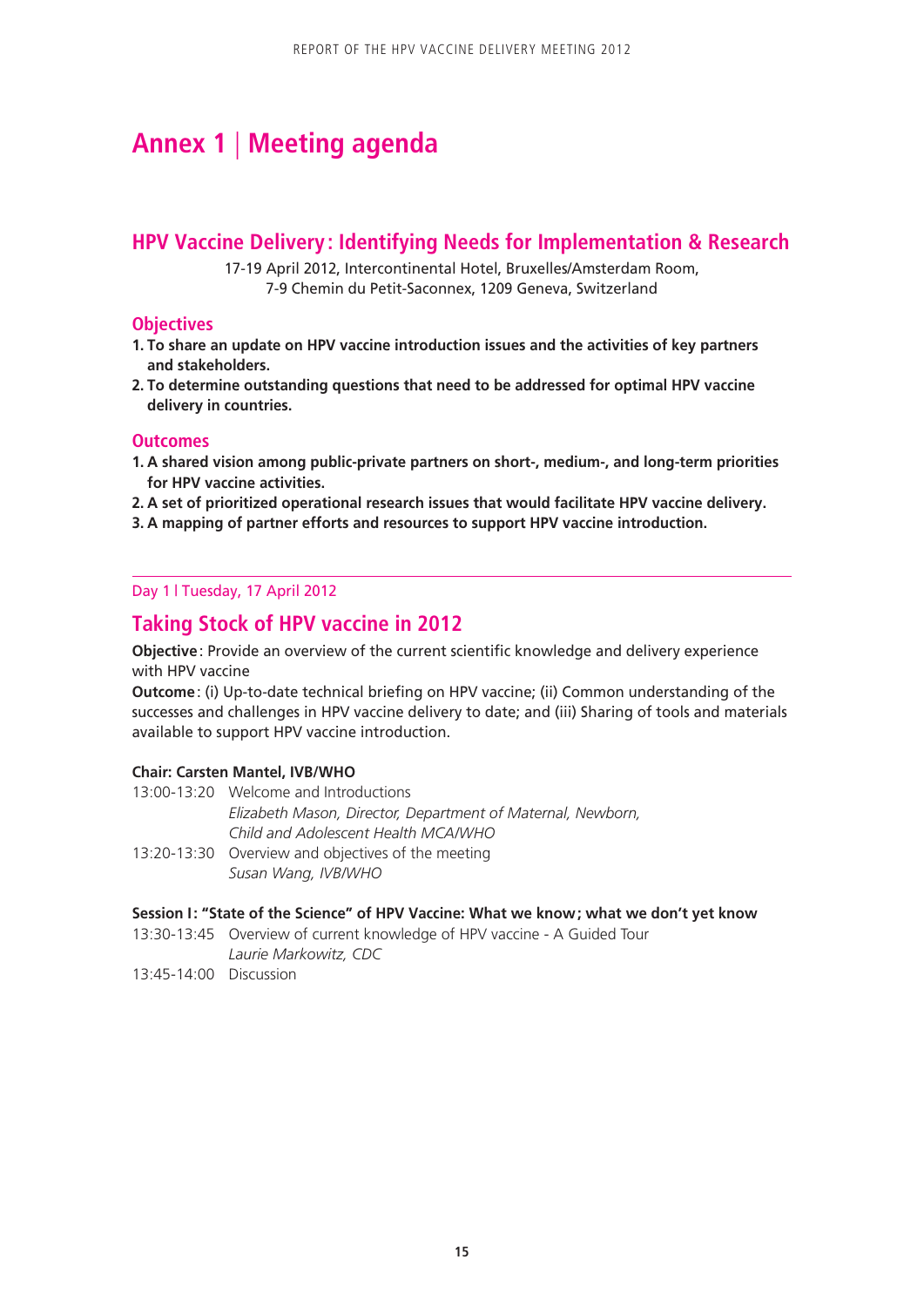## **Session II: "State of the Art" of HPV Vaccine Delivery: A work in progress**

- 14:00-14:15 Global update on status of HPV vaccine introduction and tools to support decision-making and delivery *Susan Wang, IVB/WHO*
- 14:15-14:30 Using costing and cost-effectiveness tools to support HPV vaccine delivery *Mark Jit, Health Protection Agency*
- 14:30-14:45 Discussion
- 14:45-15:45 Learning from HPV vaccine introductions (10 min presentation/5 min clarifications)
	- Experience from the WHO European Region *Liudmila Mosina, WHO EURO*
	- Experience from the WHO African Region *Richard Mihigo, WHO AFRO*
	- Experience from the WHO Western Pacific Region *Kimberly Fox, WHO WPRO*
	- Experience from the WHO Americas Region *Andrea Vicari, WHO PAHO*
- 15:45-16:15 Tea/Coffee Break
- 16:15-16:30 PATH Experience with HPV vaccine demonstration projects (Uganda, Peru, Vietnam, India) *Vivien Tsu, PATH*
- 16:30-17:00 Discussion What works? What are the gaps ?

## **Targeting Adolescents**

**Objective**: To review the best practices and lessons learned for providing health services to adolescents.

**Outcome**: Shared knowledge and experience on what practices and strategies work for adolescent health service delivery.

#### **Session III: Best Practices for Adolescent Health Service Delivery**

- 17:00-17:15 WHO approach to health services for adolescents *Paul Bloem, MCA/WHO* 17:15-17:30 Experiences in health service delivery to adolescents – progress and lessons learned from the South-East Asia region *Rajesh Mehta, WHO SEARO*
- 17:30-17:45 Health system strengthening to reach adolescents with health *Matilde Maddaleno, WHO PAHO*
- 17:45-18:15 Discussion What works? What are the gaps ?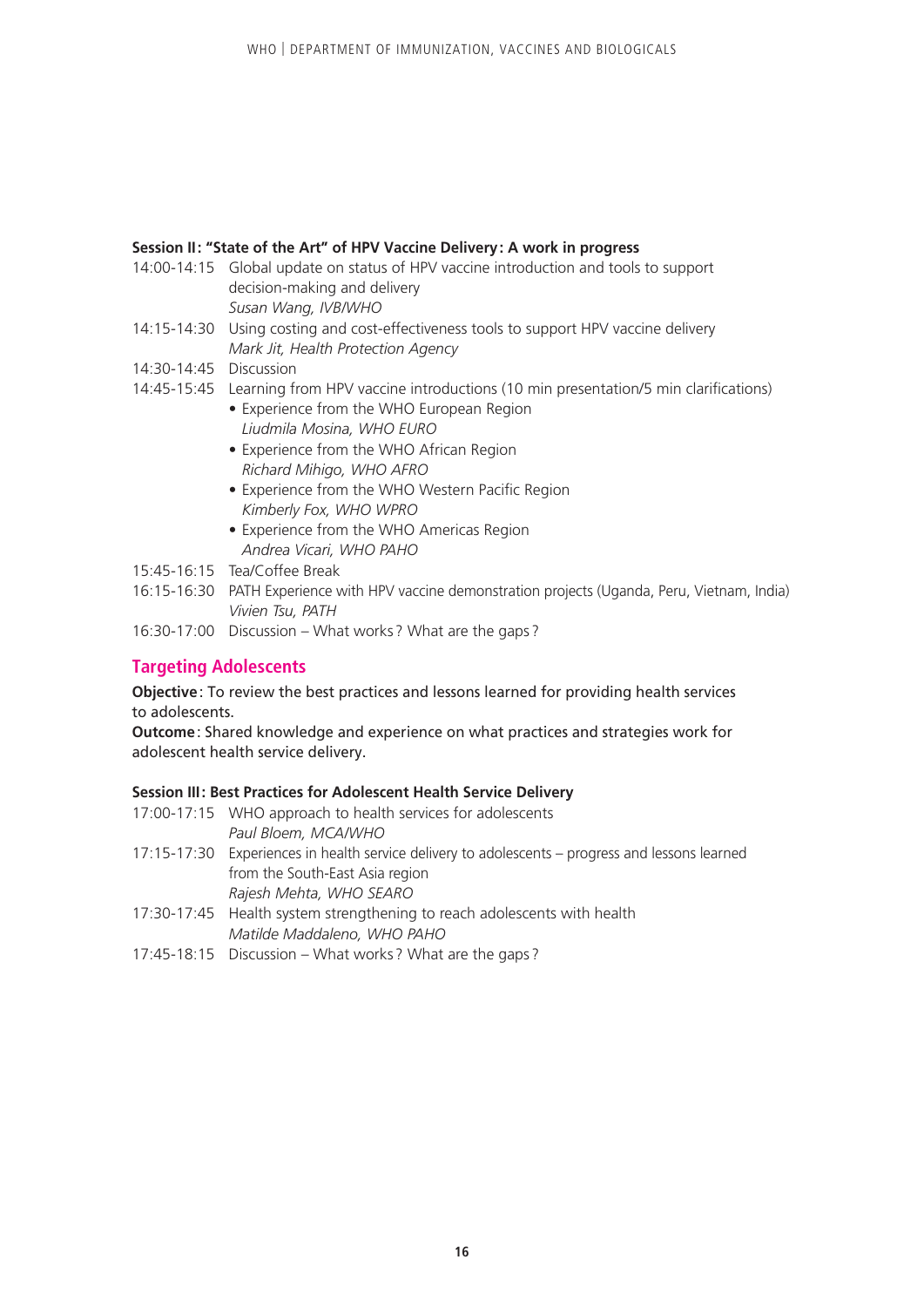## Day 2 | Wednesday, 18 April 2012

## **Identifying Synergies**

**Objective**: To learn about activities that could facilitate HPV vaccine delivery. **Outcome**: Identification of opportunities to create synergies between on-going adolescent health activities and HPV vaccination.

## **Chair: Jane Ferguson, MCA/WHO**

08:30-08:45 Synthesis from prior day *Bruce Dick, Johns Hopkins Bloomberg School of Public Health*

#### **Session IV: Partner Activities for HPV Vaccine & Adolescent Health Service Delivery**

- 08:45-09:00 GAVI funding support for the introduction of HPV vaccine *Tania Cernuschi, GAVI Secretariat*
- 09:00-09:15 Discussion
- 09:15-10:00 Opportunities for HPV vaccine delivery (10 min presentation/5 min clarifications)
	- UNICEF's adolescent health activities *Susan Kasedde, UNICEF*
	- UNFPA's adolescent health activities *Nuriye Ortayli, UNFPA*
	- UNESCO's adolescent health activities *Kirstin Holst, UNESCO*
- 10:00-10:30 Tea/Coffee Break
- 10:30-10:45 Global data on girls & education to inform school-based HPV vaccination efforts *Albert Motivans, UNESCO Institute for Statistics*
- 10:45-11:00 School health service delivery

*Don Bundy, Africa Region, Human Development Network, The World Bank*

- 11:00-11:15 Immunization of school-aged children: Current global experience *Tracey Goodman, IVB/WHO*
- 11:15-12:00 Discussion
- 12:00-12:15 Introduction to Working Groups *Tracey Goodman, IVB/WHO*

## **Prioritizing Issues**

**Objective**: To determine the outstanding questions and issues that need to be addressed for optimal HPV delivery in countries.

**Outcomes** : A set of prioritized activities and operational research issues that would facilitate HPV vaccine delivery.

#### **Session V: Working Groups (including lunch from 12:15-13:00)**

12:15-16:00 Concurrent Working Groups:

- 1. Social mobilization and communication for HPV vaccine delivery
- 2. Delivery of HPV vaccine primarily through schools
- 3. Delivery of HPV vaccine primarily through health centers and other non-school strategies

16:00-16:30 Tea/Coffee Break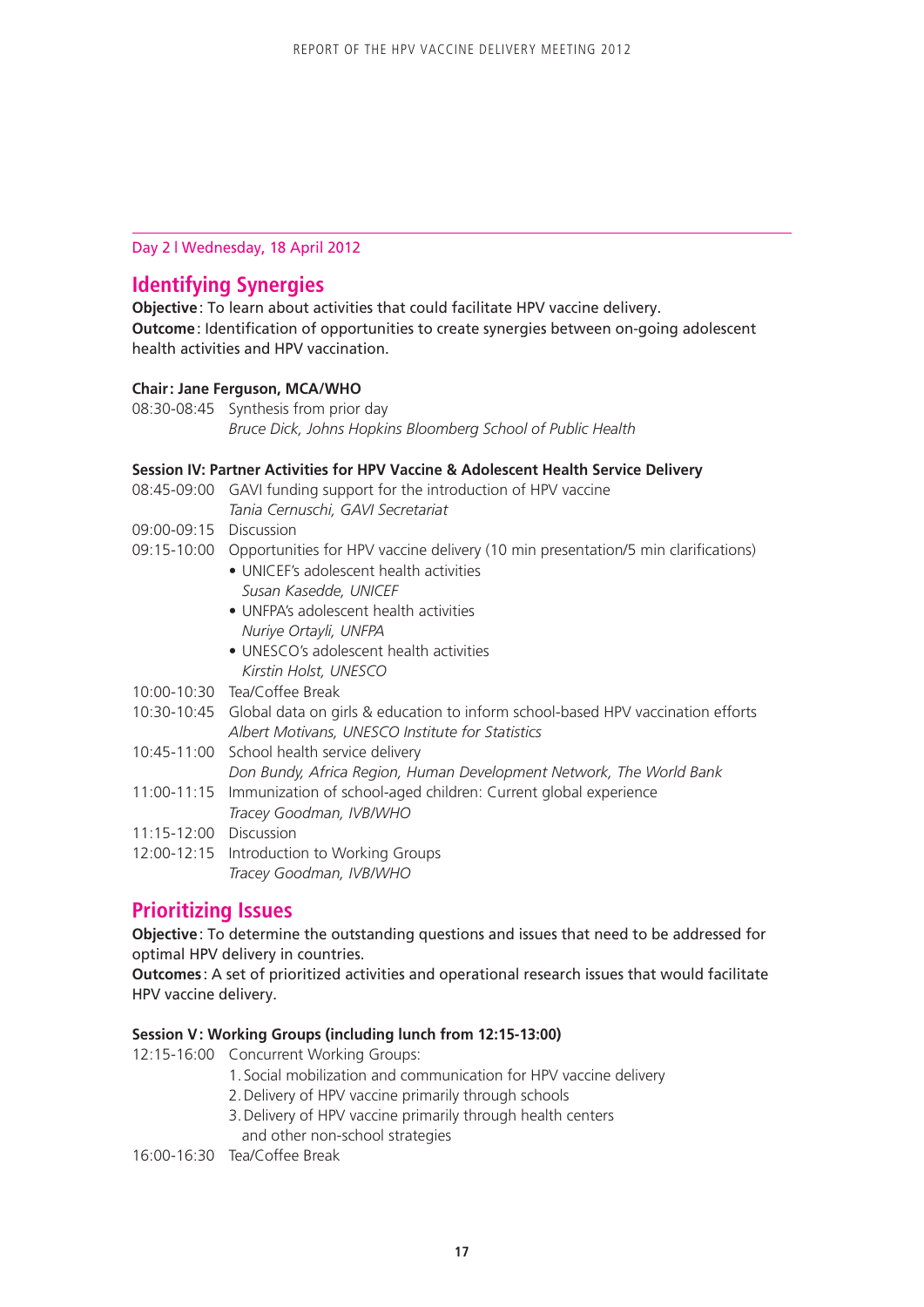## **Mapping Partners and Resources**

**Objective**: To learn about partners and what they wish to offer or might be seeking with regards to collaboration on HPV vaccine delivery.

**Outcome**: A mapping of partner efforts and resources to support HPV vaccine introduction.

## **Session VI: Opportunities for HPV Vaccine Delivery through Partners & Partnerships ("Who can contribute what")**

16:30-17:30 Partners Roundtable

- UNAIDS
- Pink Ribbon Red Ribbon Initiative
- Lalla Salma Association Against Cancer
- Save the Children
- Union for International Cancer Control (UICC)
- Centers for Disease Control & Prevention
- Bill & Melinda Gates Foundation
- USAID
- Barcelona Centre for International Health Research (CRESIB)
- Global Task Force on Expanded Access to Cancer Care & Control in Developing Countries

#### Day 3 | Thursday, 19 April 2012

### **Chair: Tracey Goodman, IVB/WHO**

- 8:30-10:00 Report Back from Working Groups (15 min each) and Discussions (15 min each) 1.Social mobilization and communication for HPV vaccine delivery
	- 2.Delivery of HPV vaccine primarily through schools
	- 3.Delivery of HPV vaccine primarily through health centers and other non-school strategies
- 10:00-10:30 Tea/Coffee Break

## **Session VII: How do we monitor for success?**

- 10:30-10:45 PATH's Monitoring & Evaluation Framework for HPV Vaccine Introduction *Emmanuel Mugisha, PATH/Uganda*
- 10:45-11:00 Monitoring & Evaluation of HPV Vaccination Programmes: Coverage Monitoring, Post-Introduction Evaluations and Vaccine Impact Monitoring *Susan Wang, IVB/WHO*
- 11:00-11:15 Discussion

## **Next Steps**

**Objective**: To review the key questions, priorities, research issues, and opportunities for optimal HPV vaccine delivery.

**Outcome**: A shared vision among public-private partners on short-, medium-, and long-term priorities for HPV vaccine activities.

### **Session VIII: Review and Way Forward**

11:15-12:30 What next? Identifying the short-, medium-, and long-term priorities and the ways forward (with Discussion) *Bruce Dick, Johns Hopkins Bloomberg School of Public Health*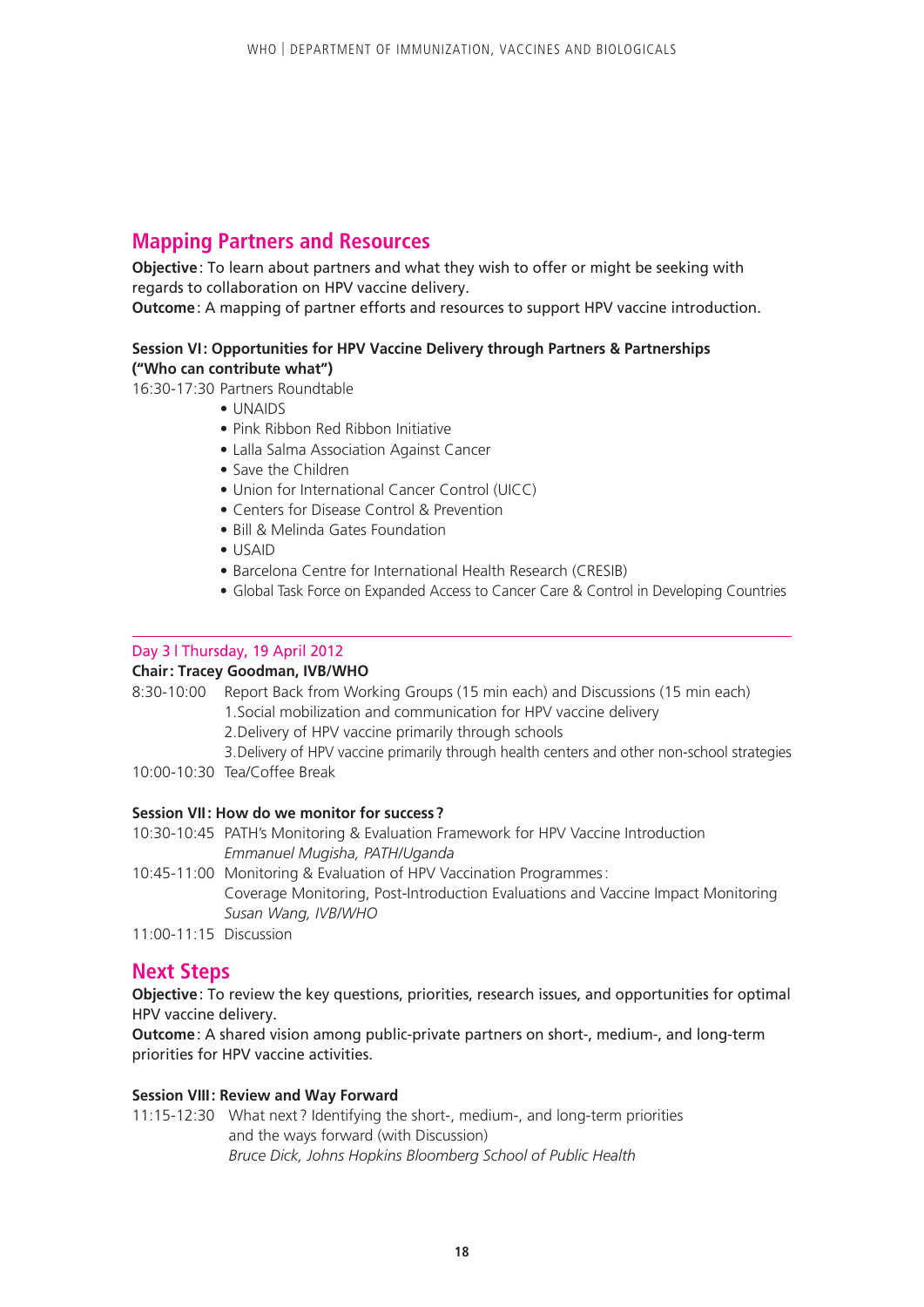## **Annex 2** | **List of Meeting Participants**

## **WHO Regional Representatives**

## **AFRO**

- Richard Mihigo Regional Routine Immunization, New Vaccines Programme Area Coordinator
- • Khadidiatou Mbaye Regional Officer Responsible for Cervical Cancer Prevention, Health Promotion Cluster
- • Collins Boakye-Agyemang Communications, Advocacy and Media Programme Manager

## **EURO**

- • Liudmila Mosina Vaccine Preventable Diseases & Immunization
- • Nathalie Likhite Communications consultant
- • Valentina Baltag Child and Adolescent Health

## **PAHO**

- • Andrea Vicari Immunization, Comprehensive Family Immunization Regional Project
- • Matilde Maddaleno Regional Advisor, Adolescent Health

### **SEARO**

• Rajesh Mehta Child & Adolescent Health

#### **WPRO**

- Kimberley Fox Vaccine Preventable Diseases
- • Ornella Lincetto WHO Representative's Office in Vietnam

## **World Health Organization Headquarters**

## **Family, Women's and Children's Health (FWC)**

• Islene Araujo de Carvalho

## **Immunization, Vaccines and Biologicals (IVB)**

- • Teresa Aguado
- Tracey Goodman
- • Carsten Mantel
- Pem Namgyal
- • Susan Wang
- • Michel Zaffran
- *Interns*
- • Jennifer Heumann
- • Michaela Fesenfeld

## **Maternal, Child & Adolescent Health (MCA)**

- • Paul Bloem
- Jane Ferguson
- • Elizabeth Mason
- *Interns*
- Charlotte Christiansen
- Stephanie Flash

#### **Reproductive Health & Research (RHR)**

- • Nathalie Broutet
- • Venkatraman Chandra-Mouli

## **Chronic Diseases and Health Promotion (CHP) Noncommunicable Diseases & Mental Health (NMH)**

• Andreas Ullrich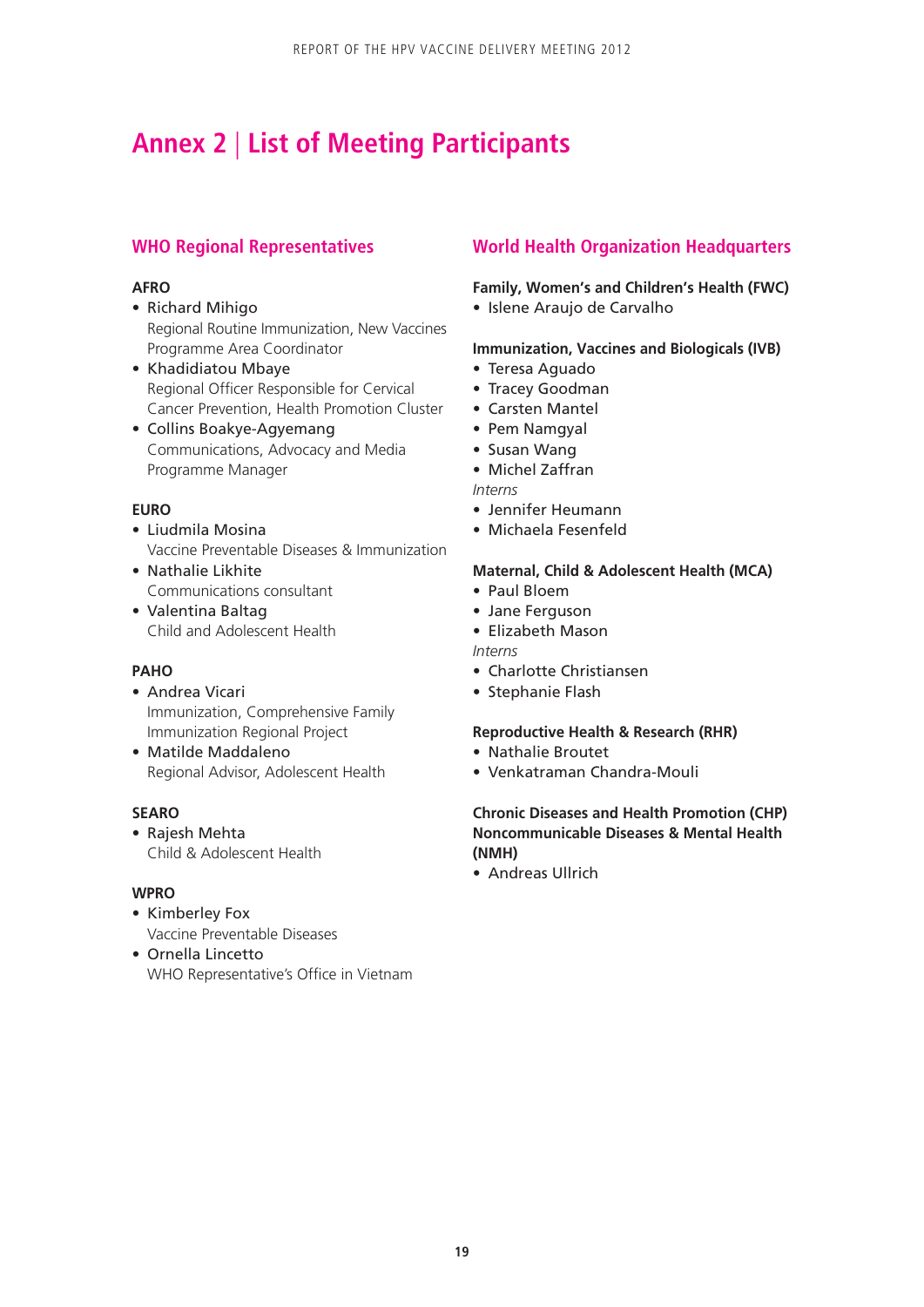## **Partners**

## **UNICEF**

- • Jesus Lopez-Macedo Health Section
- • Susan Kasedde Senior Specialist, HIV Prevention
- • Oya Asfar European Office

## **UNESCO**

- Albert Motivans Head of Section, Institute for Statistics • Kirsten Holst
- Liaison Officer, Geneva

## **UNAIDS**

• Hedia Belhadj Director, Partnerships Department

#### **UNFPA**

- • Alanna Armitage Director, Geneva Office
- Agathe Lawson Geneva Office

## **UICC**

- • Lucrecia Peinado Programme Director, Cervical Cancer Initiative
- Marguerite Cornu Cervical Cancer Initiative

#### **PATH**

- Vivien Tsu Associate Director, Reproductive Health
- • Emmanuel Mugisha Country Manager

#### **Pathfinder International**

• Julio Pacca

## **Save the Children**

• Natalie Roschnik School Health and Nutrition Advisor, Department of Education and Child Development

### **World Bank**

• Don Bundy

## **London School of Hygiene and Tropical Medicine**

• Debby Watson-Jones

## **Health Protection Agency**

• Mark Jit

## **U.S. Centers for Disease Control & Prevention**

- *Division of STD Prevention*
- • Susan Hariri
- • Lauri Markowitz
- *Global Immunization Division*
- • Kashmira Date

## **Johns Hopkins School of Public Health**

- • Bruce Dick
- Michelle Hindin

#### **USAID**

• Susan McKinney Senior Technical Advisor for Immunization, Bureau for Global Health

#### **Bill & Melinda Gates Foundation**

• John Yang

## **GAVI**

- • Khin Devi Aung
- • Deblina Datta
- • Tania Cernuschi

## **Barcelona Centre for International Health Research (CRESIB)**

• Azucena Bardají

#### **Temporary Advisor**

• William Wekwete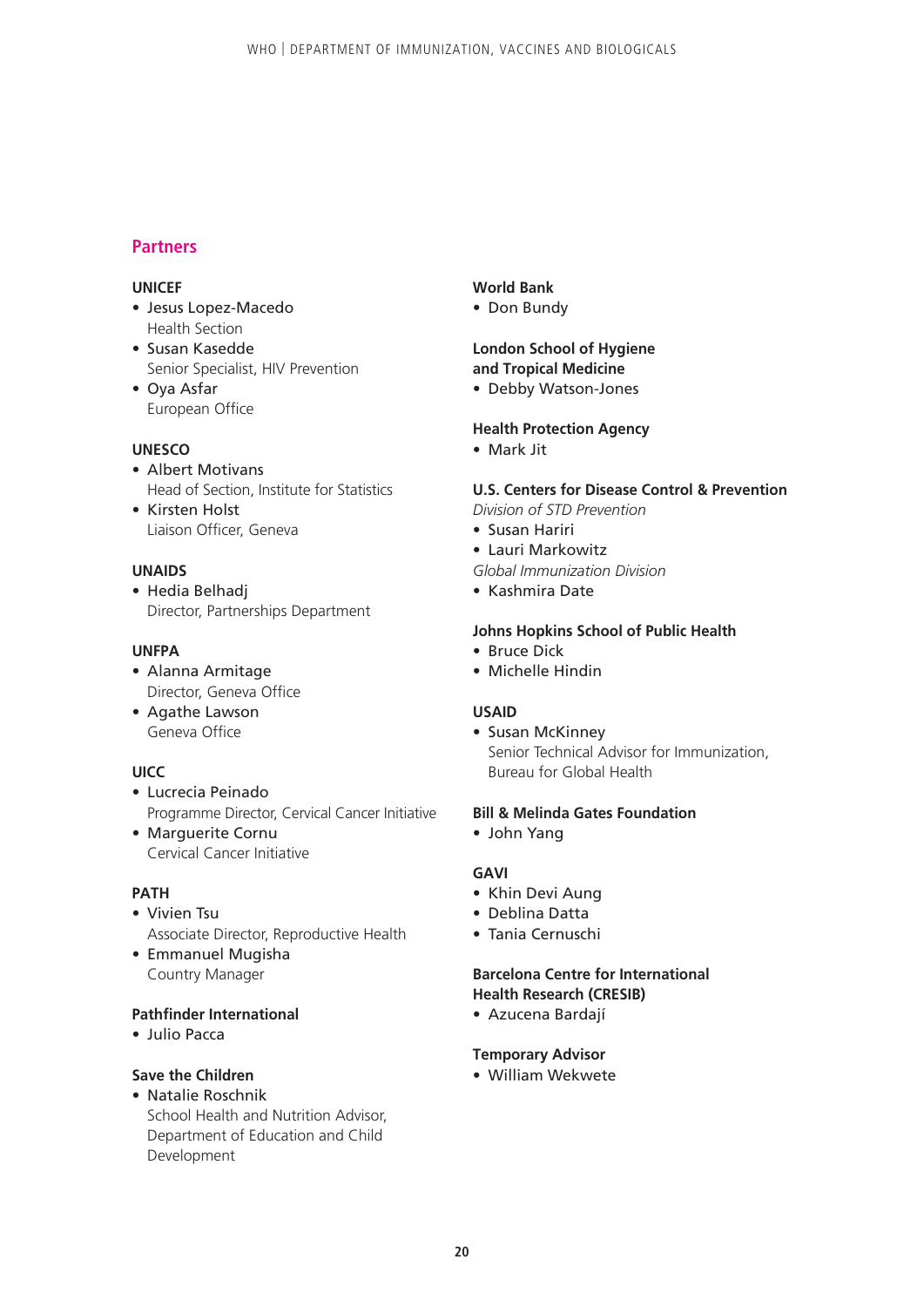## **Annex 3** | **Notes from Working Group #1 – Social mobilization and communication for HPV vaccine delivery**

**Workgroup participants** : Jesus Lopez-Macedo, Nathalie Likhite, Kashmira Date, Matilde Maddaleno, Collins Boakye-Agyemang, Oya Asfar, Lucrecia Peinado, Vivien Tsu, John Yang, Deblina Datta, Tracey Goodman, Andreas Ullrich, Hedia Belhadj

## **Good Practices for Advocacy and Social Mobilization**

- For policy-makers highlight the linkage of HPV vaccine introduction with national health priorities, such as the National Cancer Control Plan. Use data from cost-benefit analysis.
- Communicate who (e.g. MOH) is responsible for the decision to introduce HPV vaccine and the technical reasons why.
- Develop a comprehensive communication plan prior to HPV vaccine introduction.
- Work proactively with the media: identify and train a spokesperson within the MOH; develop a briefing kit for journalists with key messages and FAQs; use innovative ways to encourage news coverage (e.g. PAHO has used competitions for the best article); anticipate and be prepared to rapidly and effectively respond to any adverse events and misinformation.
- Conduct formative research to develop messages and identify target groups for communication. Recognize that there is generally low awareness among stakeholders, and that anti-vaccination groups can be very effective at spreading fear.
- Create positive social support for HPV vaccine introduction
- Identify decision-makers and influencers at community and household level
- Recognize the role of medical professionals, teachers, women's groups, religious leaders: – Provide tools and information to frame messages
	- Use context-specific channels
		- Women's groups in multiple settings
		- Engage role models such as sport or music celebrities (examples from Angola & Uganda)
		- Religious leaders used to convey permission from ancestors (Ghana)
		- Use of mobile technology to persuade husbands/fathers (examples from Ghana)

## **Key Steps for Demand Generation and Individual Behavior Change**

- Identify what the individual behaviors are that we want to see (e.g., girls receiving HPV vaccination, women accessing cervical cancer screening services)
- Frame concepts and in familiar terms (symptoms, names, pictures/symbols, personal experiences)
- Use girls who are enrolled in schools as a mechanism to relay information out-of-school girls with specific information (where, when, what)
- Use social media (such as Facebook, Tumblr as outreach tools)
- Use HPV vaccination as an entry point to promote other adolescent health and reproductive services. In many countries immunization programmes have better infrastructure compared to adolescent health programmes.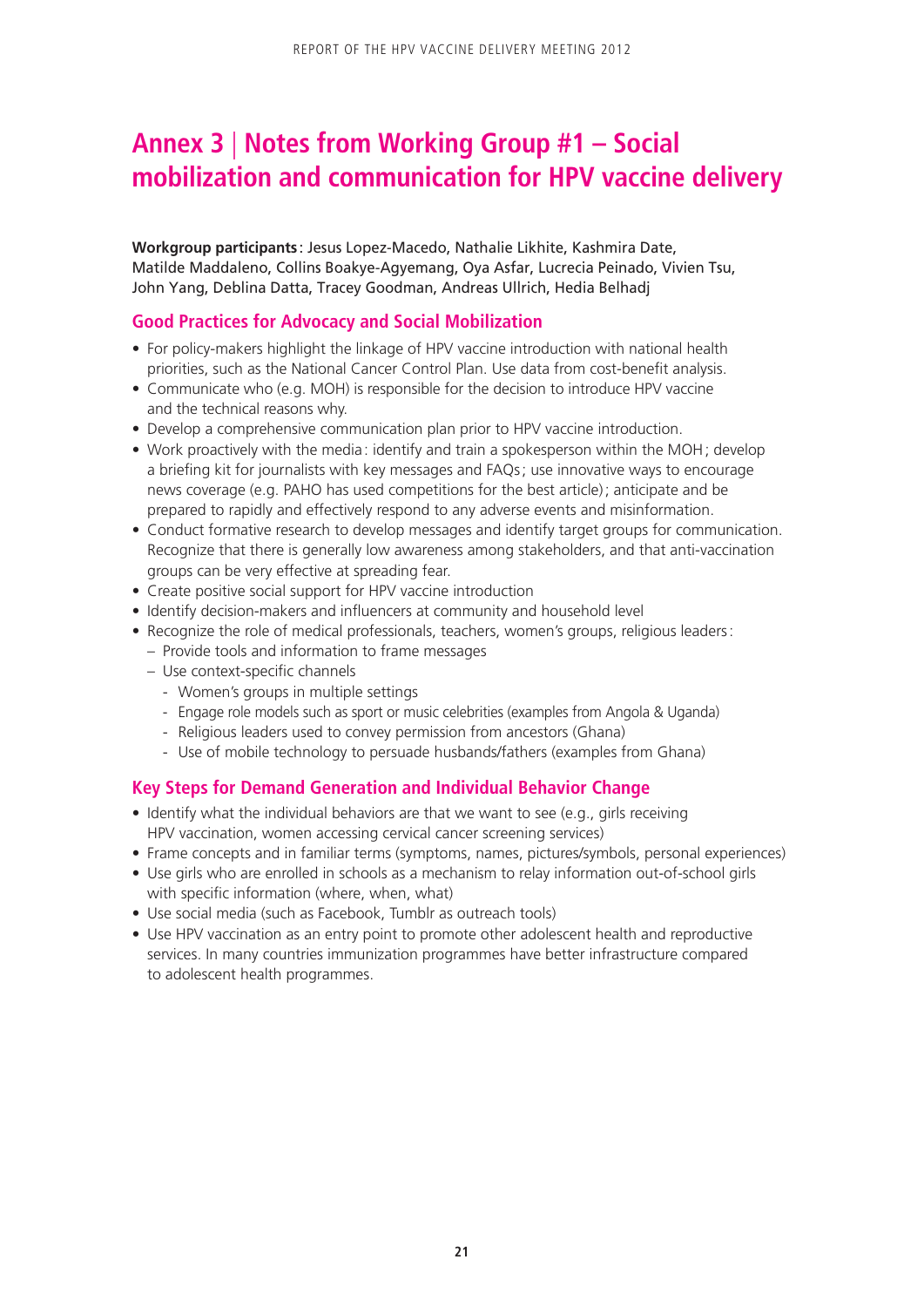## **Additional comments from the plenary discussion related to this workgroup**

- Broaden and have integrated messages for cervical cancer screening: For example "mother & daughter messages"; when a mother brings her daughter for HPV vaccination she is informed about the need for cervical cancer screening – but this can only work also if those other services are available!
- Need to educate parents and girls of the need to return for doses 2 and 3 to decrease drop-out
- What is different about communication and social mobilization for HPV vaccine as compared to other vaccines ?
- Delivery strategies for HPV vaccine depend on communication and social mobilization in a way that is not so essential for introduction of new infant vaccines where mothers are already bringing their infants for a routine schedule of infant vaccines
- There is a special role for social mobilization and communication to access at-risk girls (but vulnerable girls may not be literate so print or SMS messages or communication delivered via schools may not reach them)
- Need to communicate and educate additional audiences as compared with new infant vaccines: in addition to parents, girls, religious leaders, school staff
- May need more innovations in social mobilization such as pulsed social mobilization messages to motivate girls to come for dose 1 and then to return for doses 2 and 3

## **Communication materials and resources to take note of**

- WHO/ICO Information Centre on HPV and Cervical Cancer website (http://www.who.int/hpvcentre/en/ (for statistics and country disease burden data)
- PATH rapid formative research methodology (forthcoming) and other documents on communications learning from PATH demonstration projects (www.rho.org)
- CDC website http://www.cdc.gov/hpv/
- WHO EURO Vaccine Risk Communications Guide (forthcoming).

## **Outstanding questions and research areas**

- What is the evidence-base for interventions for young adolescents ?
- What is the optimal link between HPV vaccination and Adolescent & Reproductive Health services?
- Who are the out-of-school girls and what are the most effective communication strategies and means to reach them?
- How can social media be leveraged for HPV vaccine demand creation?
- To what extent are men involved in decision-making related to HPV vaccination?
- How can communication strategies and messages be monitored and evaluated to ensure that they are addressing vaccine acceptability issues, particularly among refusers?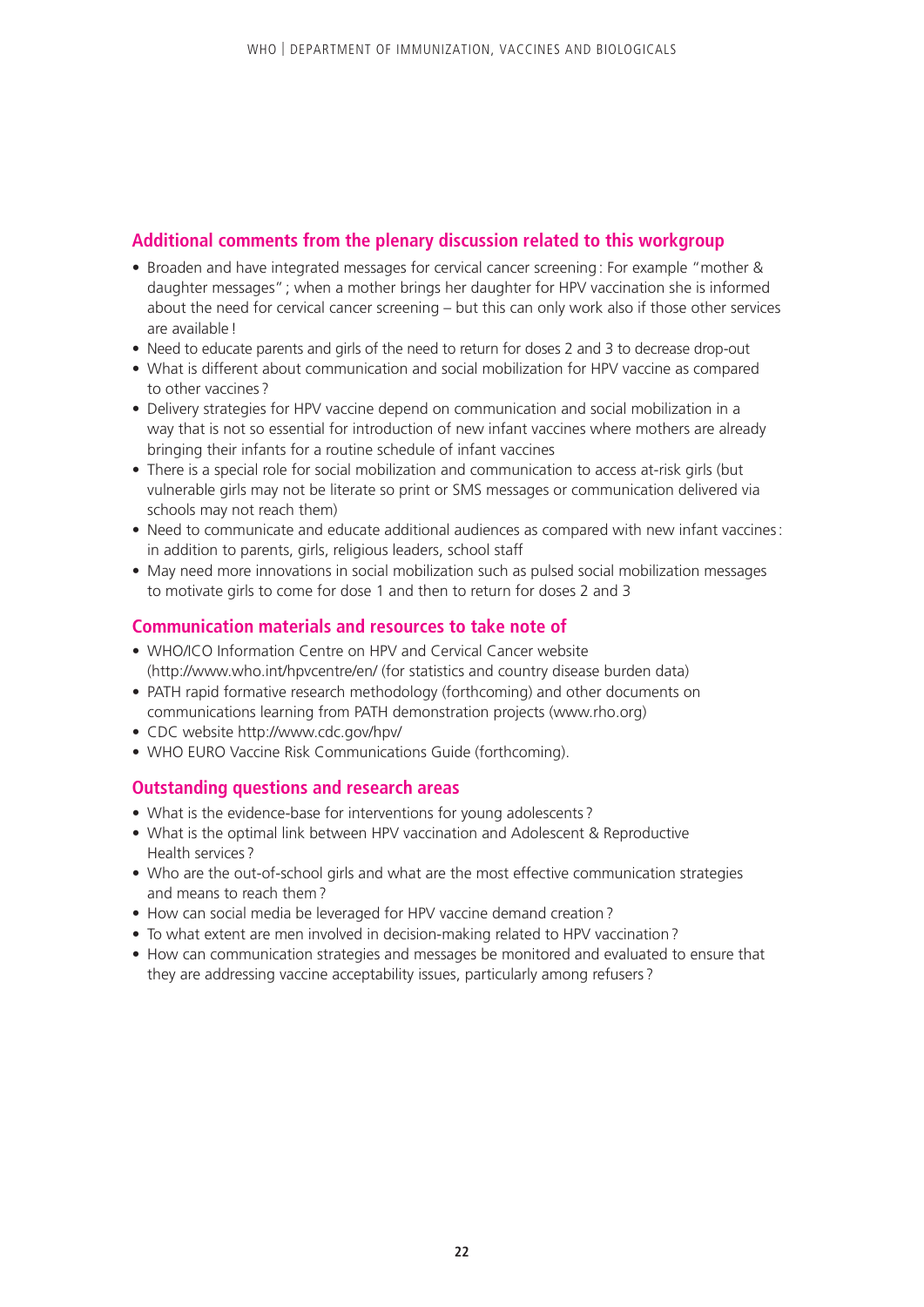## **Annex 4** | **Notes from Working Group #2 – Delivery of HPV vaccine primarily through schools**

**Workgroup participants** : Valentina Baltag, Kimberly Fox, Lauri Markowitz, Paul Bloem, Debby Watson-Jones, Natalie Roshnik, Don Bundy, Khin Devi Aung, Pem Namgyal, Carsten Mantel, Andrea Vicari

## **Considerations for HPV vaccine delivery through schools**

- UNESCO's school enrollment ratio data are important resources; however, since there can be sudden local changes to enrollment, it is important to use in-country data as well as UNESCO data.
- School enrollment, attendance, drop-outs and absenteeism describe how many adolescents are in school so it is necessary to understand how and when the data for these descriptive statistics are collected.
- The school calendar of exams, special school events, and holidays is important to review. When is the best time to deliver vaccine so that it is least disruptive to the school schedule?
- Age distribution by grade is important data to target intervention; use in-country data and UNESCO data.
- Further useful information to plan vaccine delivery includes knowing the landscape of schools (public/private/boarding, etc.) and the completeness of the Ministry of Education's school listing (are faith-based or private schools also registered with MoE ?).
- Having prior experience with other school-based health services can inform planning for vaccine delivery in schools. Collecting information on experience or existence of other school-based health services by grade and by age including types of services, who delivers (health workers or school staff) the service(s), and the financing of services can be useful.
- Understanding whether any school health policies exist and whether a collaborative framework between education and health sectors is in place is useful.
- WHO has developed the WHO School Vaccination Programme Readiness Assessment Tool for countries to use to systematically make an assessment of the considerations described above and from that assessment, to develop a plan to address gaps if putting a school vaccination programme in place is desired.
- As with any vaccine introduction plan, the following elements need to be understood: – Health system (health worker) capacity to deliver vaccine in the school
	- Financial considerations: cost of vaccine delivery in schools to the government (both for Ministry of Health and Ministry of Education)
	- Information and communication needs at various levels (national, regional, etc.) for health and education staff
	- Cold chain, volume, storage, and transportation

## **Challenges**

- Logistics of obtaining authorization for vaccination from parents
	- Could be done as part of registration process
	- Who provides authorization and how is it obtained? Proxy permitted?
	- What to do when parents are not readily available (e.g., boarding schools, migrant or otherwise absent parents)?
- Possible differences in desire for vaccination by girls compared to parents
- Time and resources needed to train school staff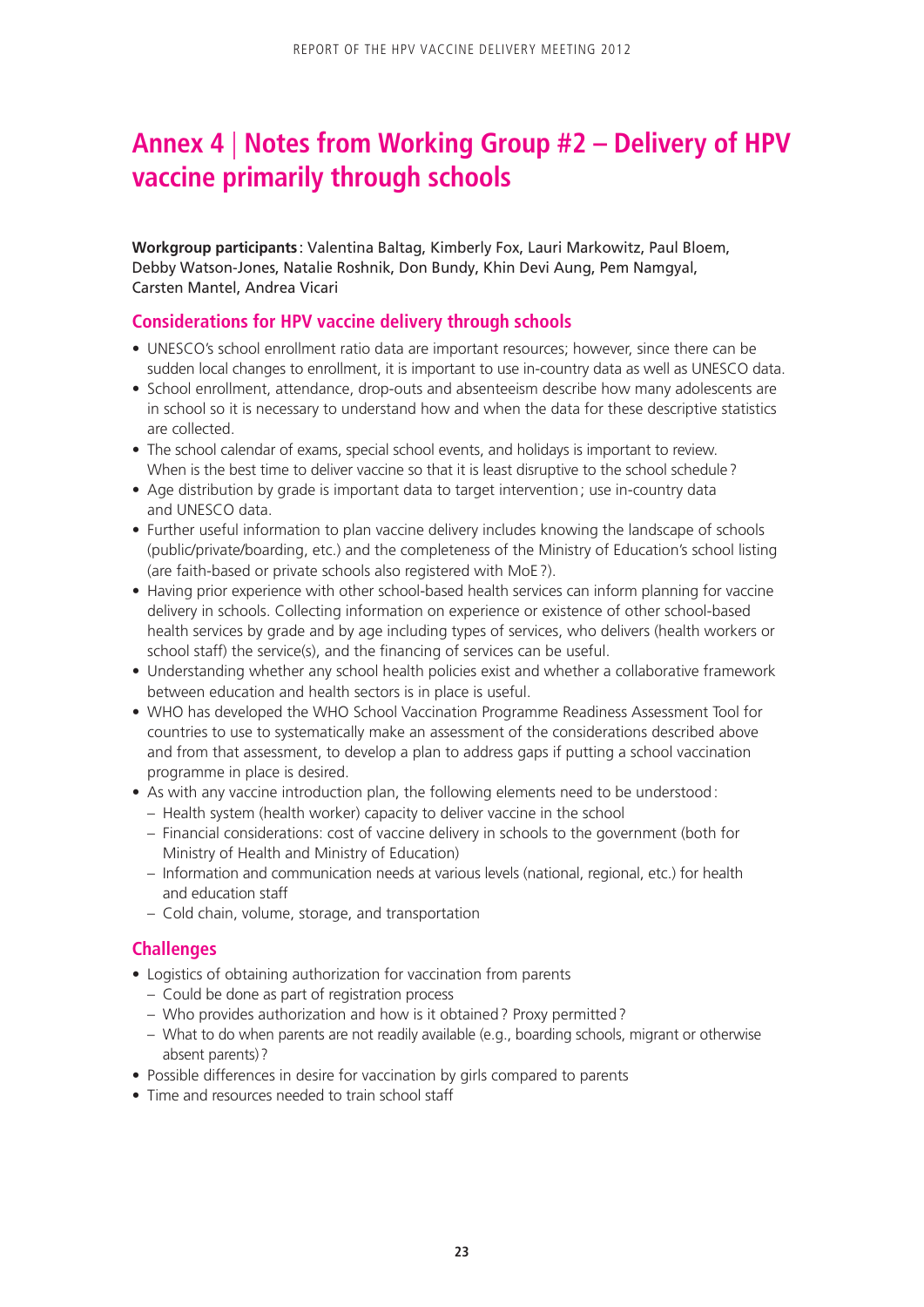## **Opportunities**

- Parental authorization process could be an opportunity to increase awareness about cervical cancer screening
- School delivery is consistent with the role of schools to educate and communicate with parents
- Schools have a duty of care that may help provide reassurance that this is a safe intervention
- Could use existing in-service training mechanisms for teachers

## **Strategies to consider reaching girls who are not vaccinated through school delivery of vaccine**

- Who are the girls who may be missed in a school delivery strategy ? Ethnic minorities, migrants, rural populations, those who initially refuse, private school populations
- Strategies to reach girls missed in school based delivery :
	- Communicate to inform families of non-enrolled or absent girls when vaccine is offered in schools to encourage these girls to go to schools to be vaccinated; increase communication and social mobilization
	- Offer several rounds of vaccinations, not just 3 rounds (but more expensive)
	- Provide referrals to nearby health facilities for missed vaccinations

## **Outstanding questions & research areas**

- Determine vaccine stability outside of cold chain and if feasible, get vaccine licensed for such use
- Consider work on issues related to consent/assent/authorization for HPV vaccines such as formative research on parental attitudes and ethical issues
- What is the impact of integration of various other services with HPV vaccine ? What is the impact on acceptability and coverage with combined interventions? What is the impact on delivery costs ?
- Clarify the epidemiology of girls who are unvaccinated and under-vaccinated for HPV vaccine
- Do programmatic evaluation to identify predictors of high coverage
- Determine costs of delivery strategies and do cost-effectiveness analyses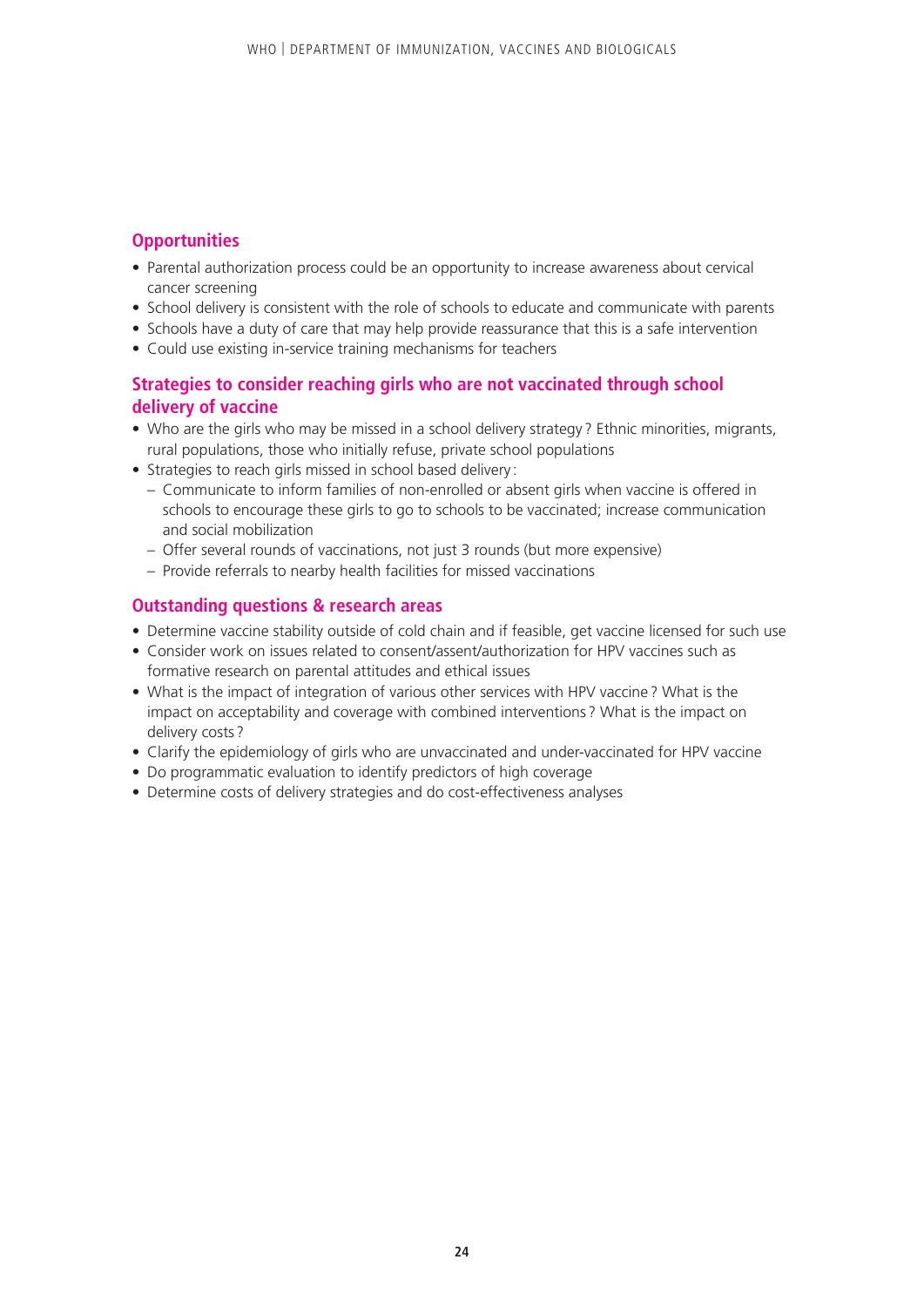## **Annex 5** | **Notes from Working Group #3 – Delivery of HPV vaccine primarily through health centres and other non-school strategies**

**Workgroup participants** : Jane Ferguson, Bruce Dick, Liudmila Mosina, Susan Hariri, Khadidiatou Mbaye, Rajesh Mehta, Susan Kasedde, Albert Motivans, Julio Pacca, Emmanuel Mugisha, Michelle Hindin, Susan McKinney, Tania Cernuschi, Azucena Bardaji

## **Delivery strategies**

- Should build on existing systems in EPI, Adolescent Health, Reproductive Health, school health; as well as standard health service delivery and outreach
- Immunization strategies and venues: facility/health unit based and outreach into communities; timing can be routine/regular or occasional/campaign/sporadic
	- Examples: Macedonia used immunization mobile teams; Netherlands used fitness centers as venues for outreach vaccination, Uganda used outreach in markets or vaccination in health centers.

## **Why do girls use health services?**

- Accompany mothers when coming for other reasons
- Coming for other service like nutrition supplementation, water
- Offer HPV vaccine in combination with other services that girls want (e.g., menstrual hygiene products)
- Peer educators provide information and refer girls to health centers
- Health worker home visits to encourage girls

## **Vulnerable girls are an important portion of the target population to vaccinate**

- How to identify the girls? (do they live alone or not with parents or guardian?)
- How to enumerate them? What is the size/magnitude of this group?
- Where can they be found?
- How to deliver HPV vaccine to them?
- A country can have several different vulnerable girl populations
	- MoH may need more health workers to find and vaccinate vulnerable girls. Examples include : domestic workers, agriculture or market workers; disabled or chronically ill girls; migrants, forced laborers, ethnic minority or lower caste; HIV orphans; girls whose parents are too poor to afford school uniforms and supplies

## **Follow-up mechanisms for doses 2 and 3**

- Mobile technology such as cell phones with SMS or audio messaging for the illiterate
- Vaccination cards or adolescent health record as record of vaccines given and reminder of next dose that girl will need to obtain.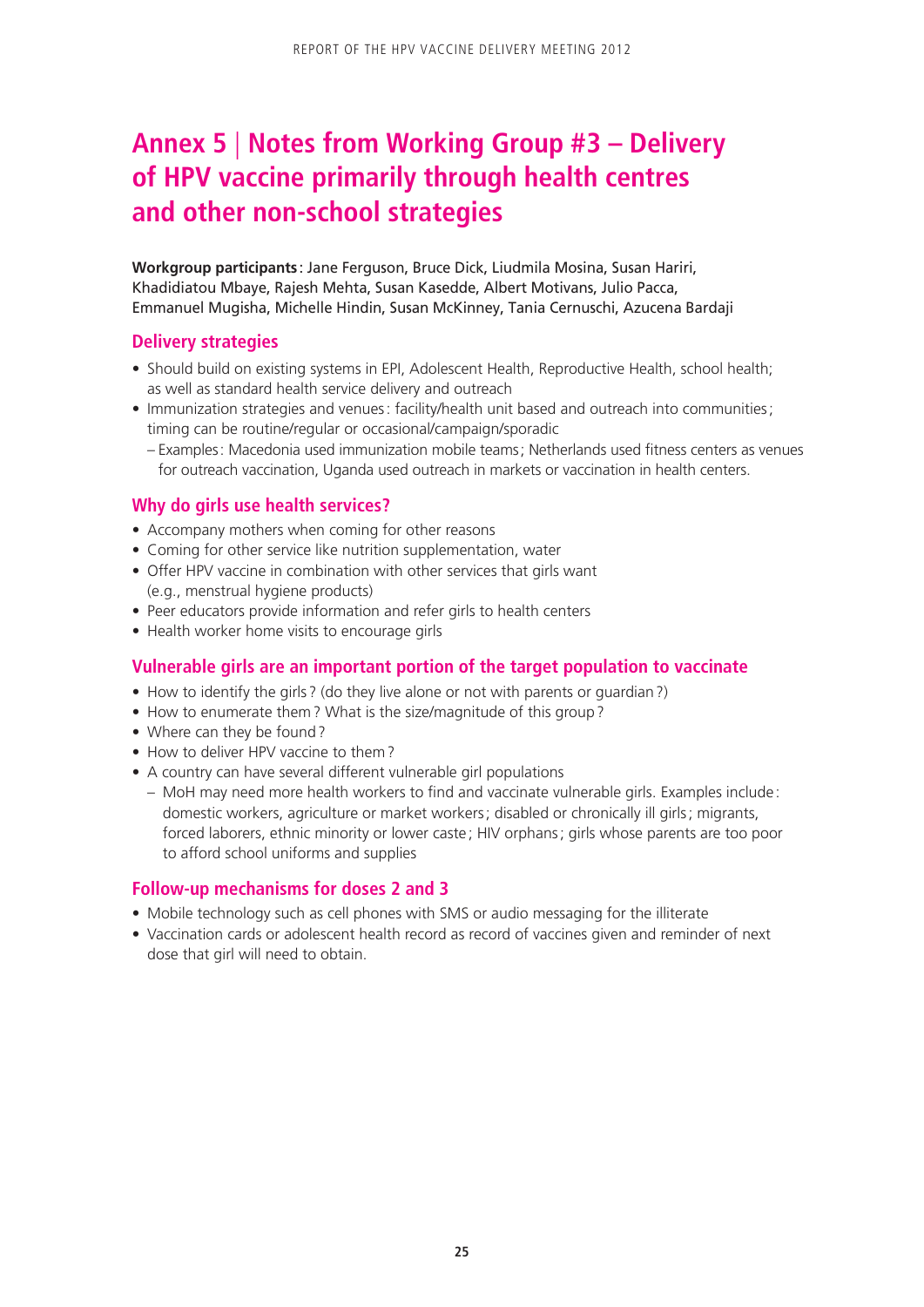## **Outstanding questions and research issues**

- What adolescent health services are already reaching adolescent girls? Can HPV vaccine delivery be integrated with delivery of other health services ?
- Why/when do 9-13 year old girls go to health facilities? What might increase their utilization of services ?
- Clarify best approaches for determining the size of the population of 9-13 year old girls and the places where they could be reached with vaccination.
- Identify/map health services that could or already reach all adolescent girls; understand coverage and costs of these services.
- Identify/map health services that could or already reach vulnerable adolescent girls; understand coverage and costs of these services.
- Synthesize experiences of providing vaccines with adjunct health services to adolescents and to vulnerable girls.
- Develop rapid assessment methods or implementation research to ascertain feasibility of various approaches to reach vulnerable adolescents
- Based on evidence, develop a checklist of tasks for use in micro-planning to identify/develop strategies for vulnerable girls
- Modeling of costs, feasibility, etc. of approaches to reach vulnerable girls

## **Useful products to consider developing in order to support countries**

- Guidance to countries on the issue of options for obtaining authorization/consent/assent for HPV vaccination
- Dissemination of experience and tools from demonstration projects and national HPV vaccine introductions